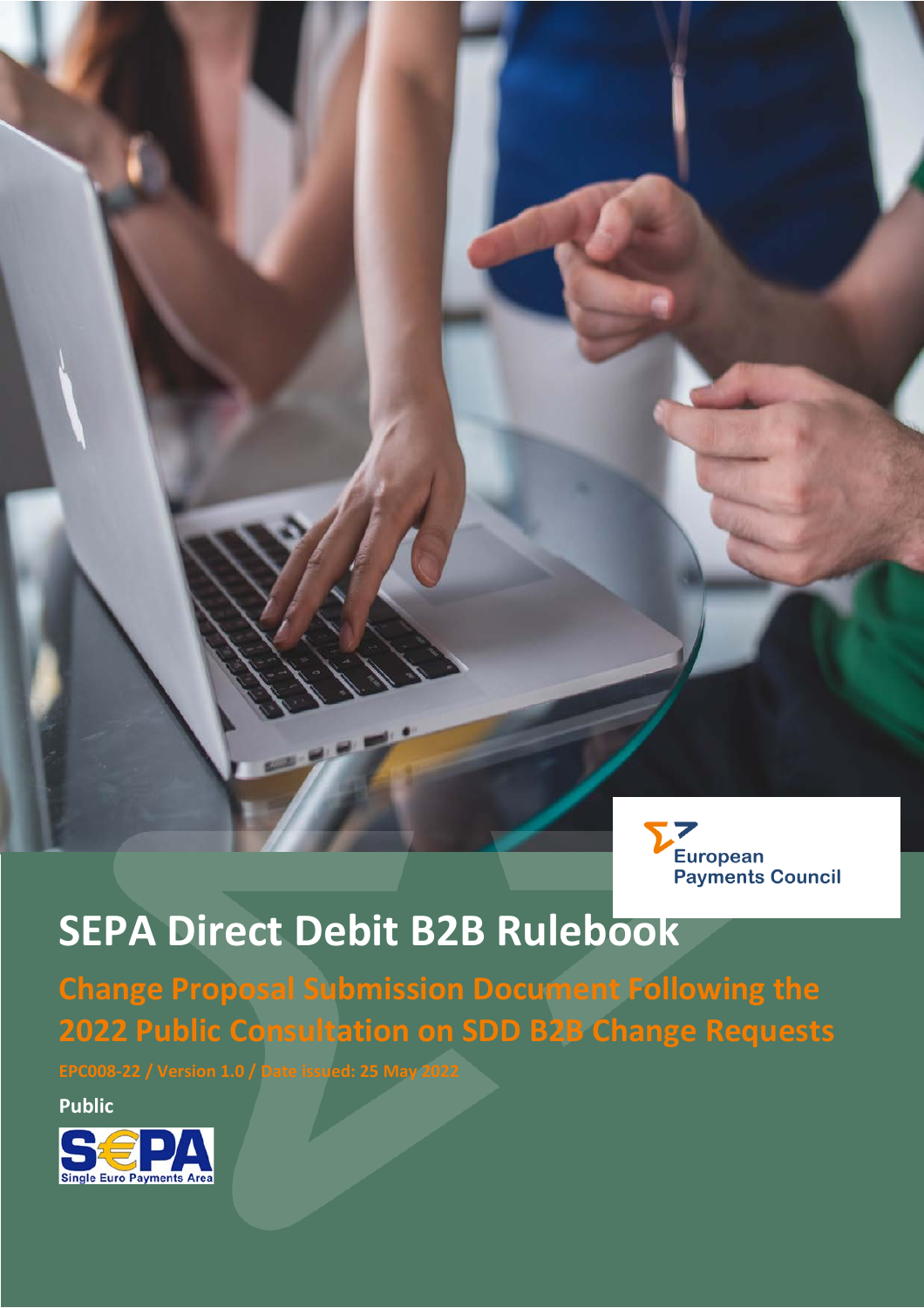# **Change Proposal Submission Document on 2022 SDD B2B Change Requests**

7 **European Payments Council European Payments Council AISBL** Cours Saint-Michel, 30 - B - 1040 Brussels T +32 2 733 35 33 Entreprise N°0873.268.927 secretariat@epc-cep.eu **EPC008-22**

**Version 1.0 Date issued: 25 May 2022**

# **Table of Contents**

| 2) EPC SEPA payment scheme rulebook release management - important notice to all SEPA stakeholders 4        |  |
|-------------------------------------------------------------------------------------------------------------|--|
|                                                                                                             |  |
|                                                                                                             |  |
|                                                                                                             |  |
|                                                                                                             |  |
| 2) Summary of change requests and the expressed support following the public consultation 10                |  |
| 3) Summary of changes for inclusion in the next version of the SDD B2B rulebook to be aligned with the SEPA |  |
| 4 Major Change Request Details, Related Public Consultation Comments and the SEMWG Change Proposal 13       |  |
|                                                                                                             |  |
| i.                                                                                                          |  |
| ii.                                                                                                         |  |
| iii.                                                                                                        |  |
|                                                                                                             |  |
| i.                                                                                                          |  |
| ii.                                                                                                         |  |
| iii.                                                                                                        |  |
| iv.                                                                                                         |  |
|                                                                                                             |  |
| i.                                                                                                          |  |
| ii.                                                                                                         |  |
| iii.                                                                                                        |  |
|                                                                                                             |  |
|                                                                                                             |  |
| i.                                                                                                          |  |
| iii.                                                                                                        |  |
| iv.                                                                                                         |  |
|                                                                                                             |  |
|                                                                                                             |  |
| i.<br>ii.                                                                                                   |  |
| iii.                                                                                                        |  |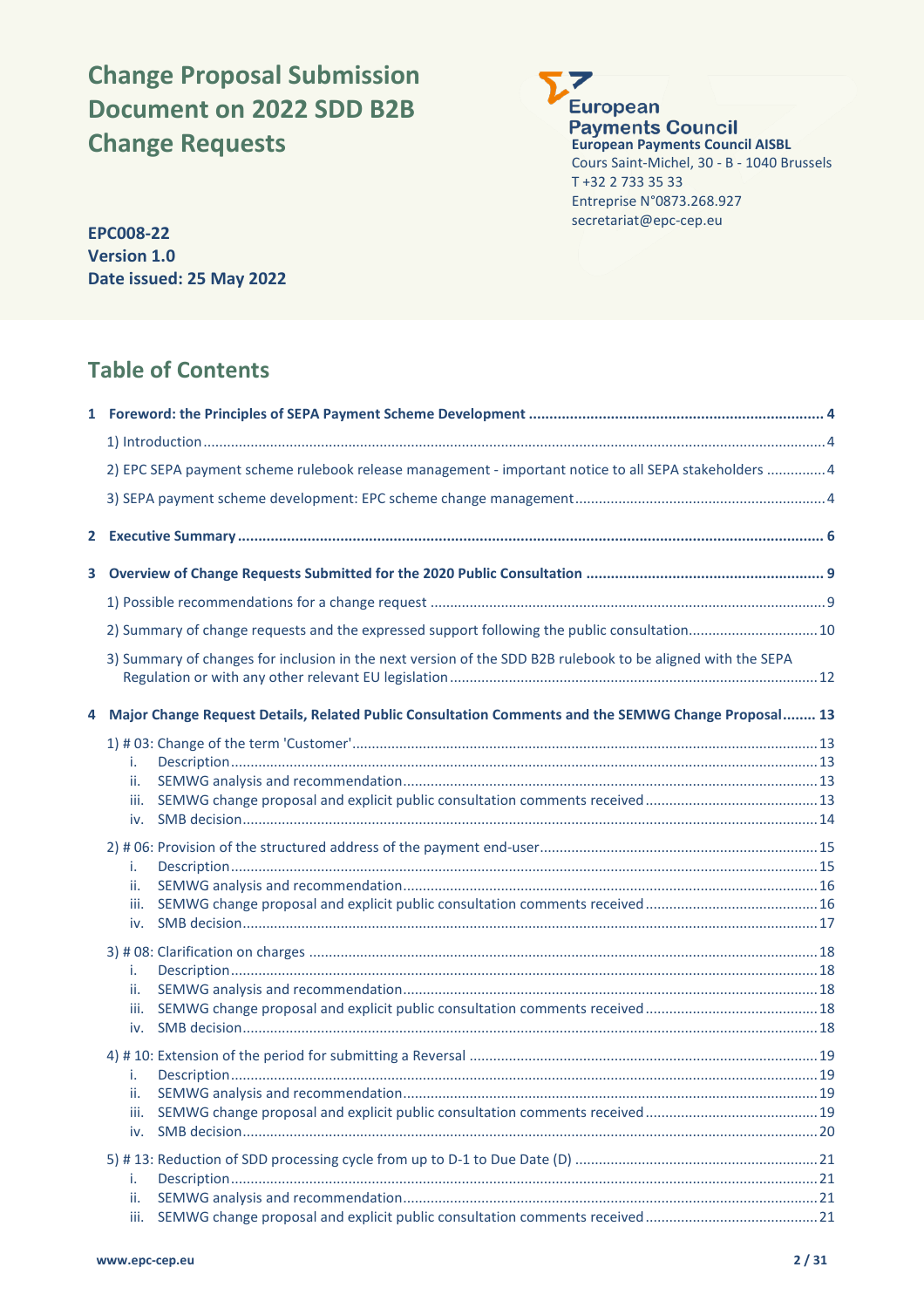

|   | i.<br>ii.<br>iii.<br>iv. |                                                                                                         |  |
|---|--------------------------|---------------------------------------------------------------------------------------------------------|--|
|   | i.<br>ii.<br>iii.<br>iv. |                                                                                                         |  |
|   | i.<br>ii.<br>iii.<br>iv. |                                                                                                         |  |
|   | i.<br>ii.<br>iii.<br>iv. |                                                                                                         |  |
| 5 |                          | Changes Pertaining to the Impact of the SEPA Regulation or any Other EU Legislation ("Regulatory Change |  |
| 6 |                          |                                                                                                         |  |
|   |                          |                                                                                                         |  |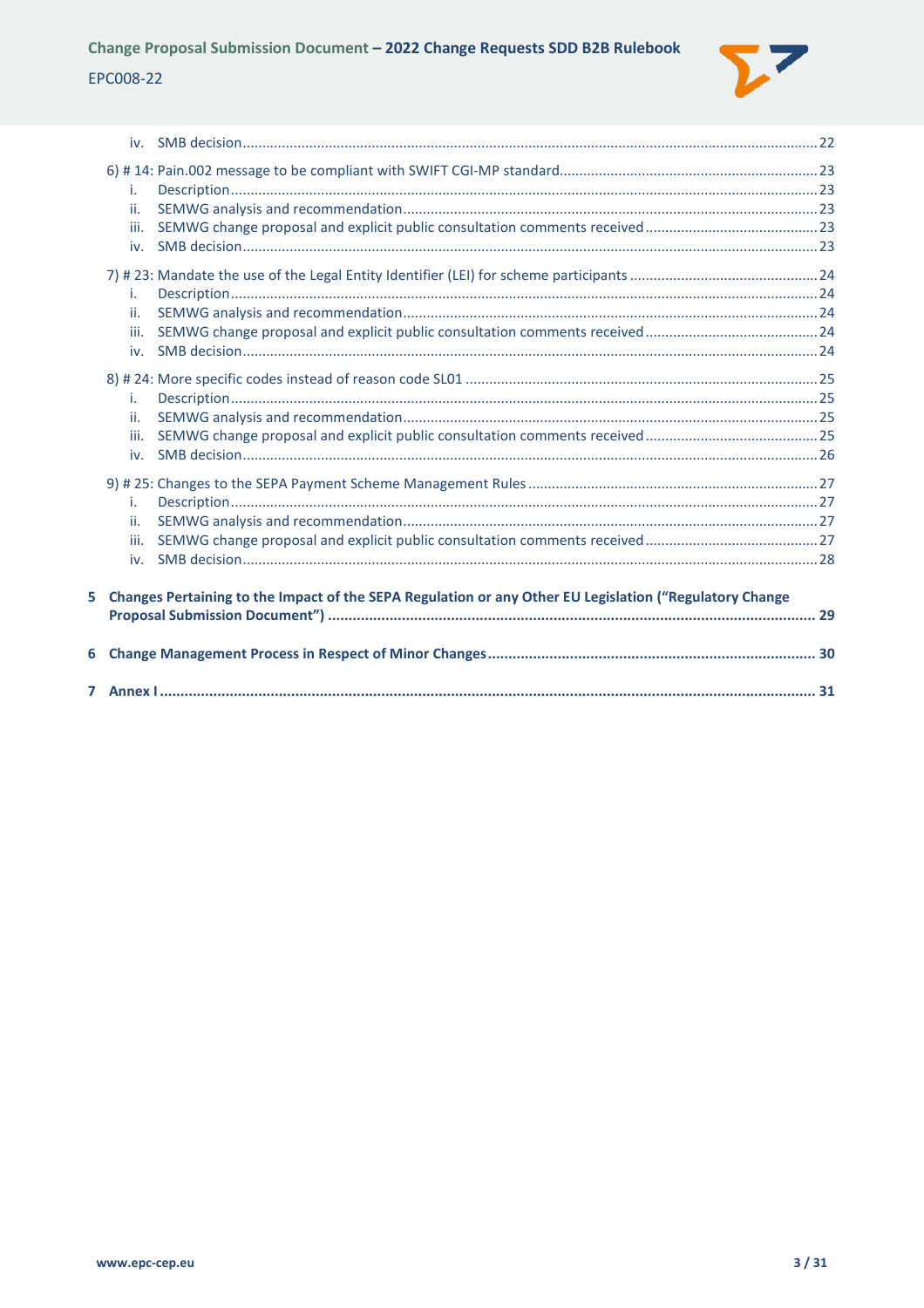

# <span id="page-3-0"></span>**1 Foreword: the Principles of SEPA Payment Scheme Development**

#### <span id="page-3-1"></span>1) Introduction

This document contains the results and comments received on the change requests submitted for public consultation on possible modifications to be introduced into the SDD B2B rulebook. It provides feedback to all stakeholders on the results of the 2022 public consultation.

The Single Euro Payments Area (SEPA) payment schemes, as set out in the SEPA Credit Transfer (SCT) and SEPA Direct Debit (SDD) rulebooks, evolve based on a transparent change management process adhered to by the European Payments Council (EPC).

This evolution reflects changes in market needs and updates of technical standards developed by international standardisation bodies, such as the International Organization for Standardization (ISO).

The principles governing the evolution of the SEPA payment schemes are set out in section four of th[e SEPA Payment Scheme Management Rules.](https://www.europeanpaymentscouncil.eu/document-library/rulebooks/sepa-payment-scheme-management-rules)

<span id="page-3-2"></span>2) EPC SEPA payment scheme rulebook release management - important notice to all SEPA stakeholders

The EPC publishes updated versions of the rulebooks at a minimum every two years in the month of November. In accordance with industry best practice, payment service providers (PSPs) and their suppliers therefore have sufficient lead time to address rulebook updates prior to such changes taking effect.

The 2023 versions of the SCT and SDD rulebooks will be published exceptionally on 25 May 2022. Based on the established release management cycle, these versions will take effect on 19 November 2023.

<span id="page-3-3"></span>3) SEPA payment scheme development: EPC scheme change management

The first step in the EPC SEPA payment scheme change management cycle is the **introduction of change requests** to the schemes by any interested party.

In consideration of the change requests received, the EPC Scheme Evolution and Maintenance Working Group (SEMWG) develops a **public consultation document**, containing the change requests and the related SEMWG recommendations, per EPC SEPA payment scheme rulebook.

The preparation of the public consultation documents involves the analysis of the change requests received which may include, as appropriate, an impact analysis. Based on this analysis, the SEMWG issues a recommendation on how each change request should be handled.

All submitted change requests to modify the rulebooks received by the EPC are published through the public consultation documents on the EPC Website, permitting such a list to be openly viewed by all stakeholders. The public consultation documents are released for a **three-month public consultation** in the second quarter of the year. For the 2022 change management cycle, this was exceptionally done in the third quarter of 2021.

From the moment the three-month public consultation has ended, the SEMWG shall collect and consolidate the comments received from all EPC SEPA payment scheme participants and stakeholders during the public consultation. The SEMWG then analyses the expressed support and the comments received for each change request. After that, it develops **change proposals** based on the level of support and comments received from the public consultation.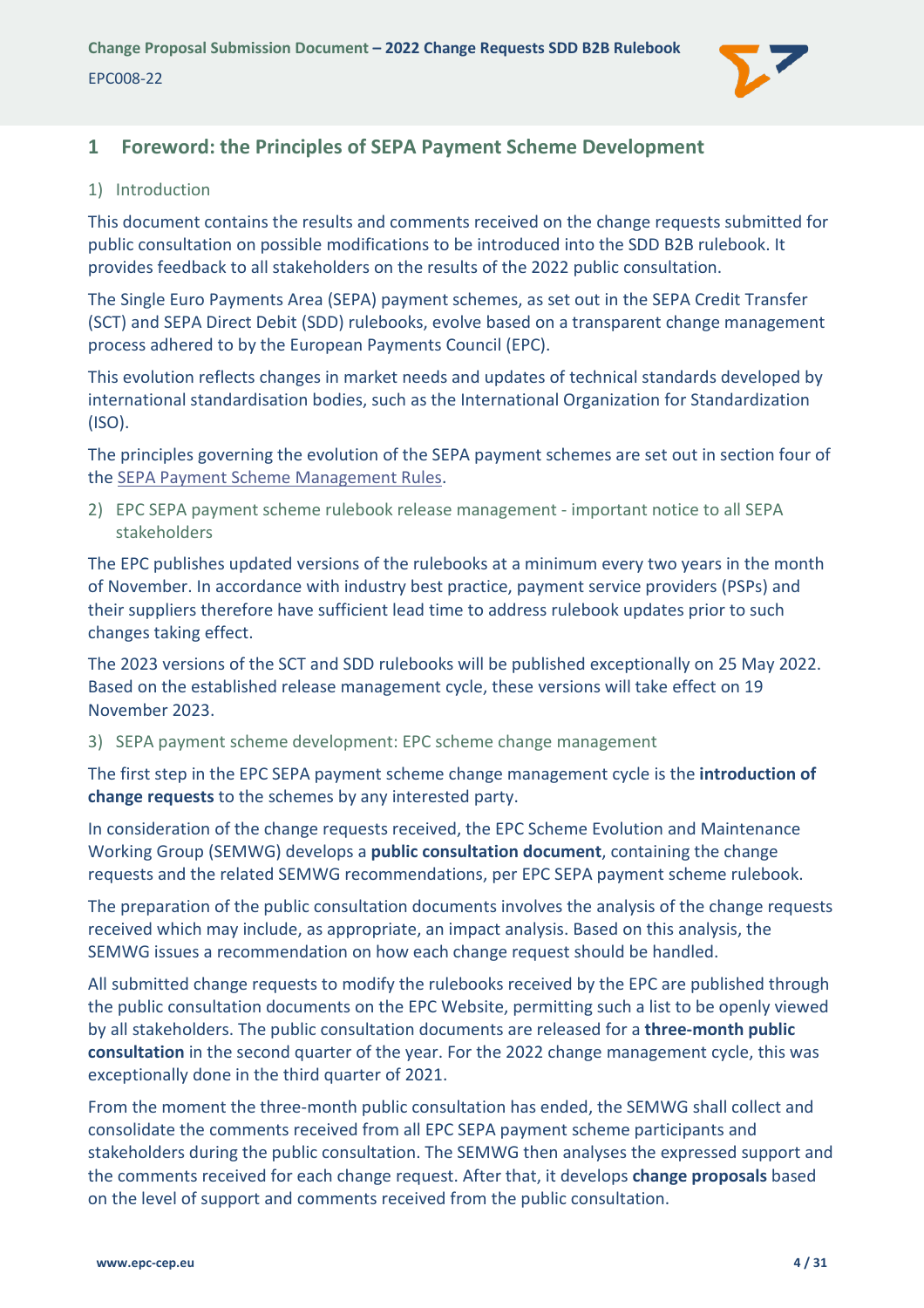

A change proposal as developed by the SEMWG may bring together more than one change, developed from one or more change requests.

The SEMWG consolidates the change proposals, along with each change request and the related comments received from the contributors during the public consultation, in the **change proposal submission document**.

The change proposal submission document is then submitted to the **EPC Scheme Management Board (SMB)**, the **EPC Scheme End-User Multi-Stakeholder Group (SEU MSG)** and the **EPC Scheme Technical Player Multi-Stakeholder Group (STP MSG)**.

The roles of the SEU MSG and the STP MSG are described in section 4.4 of the SEPA Payment Scheme Management Rules. The SEU MSG and the STP MSG formulate their respective positions and address them to the SMB. The SMB will have its final decision-making deliberations in accordance with section 4.2.5 of the SEPA Payment Scheme Management Rules.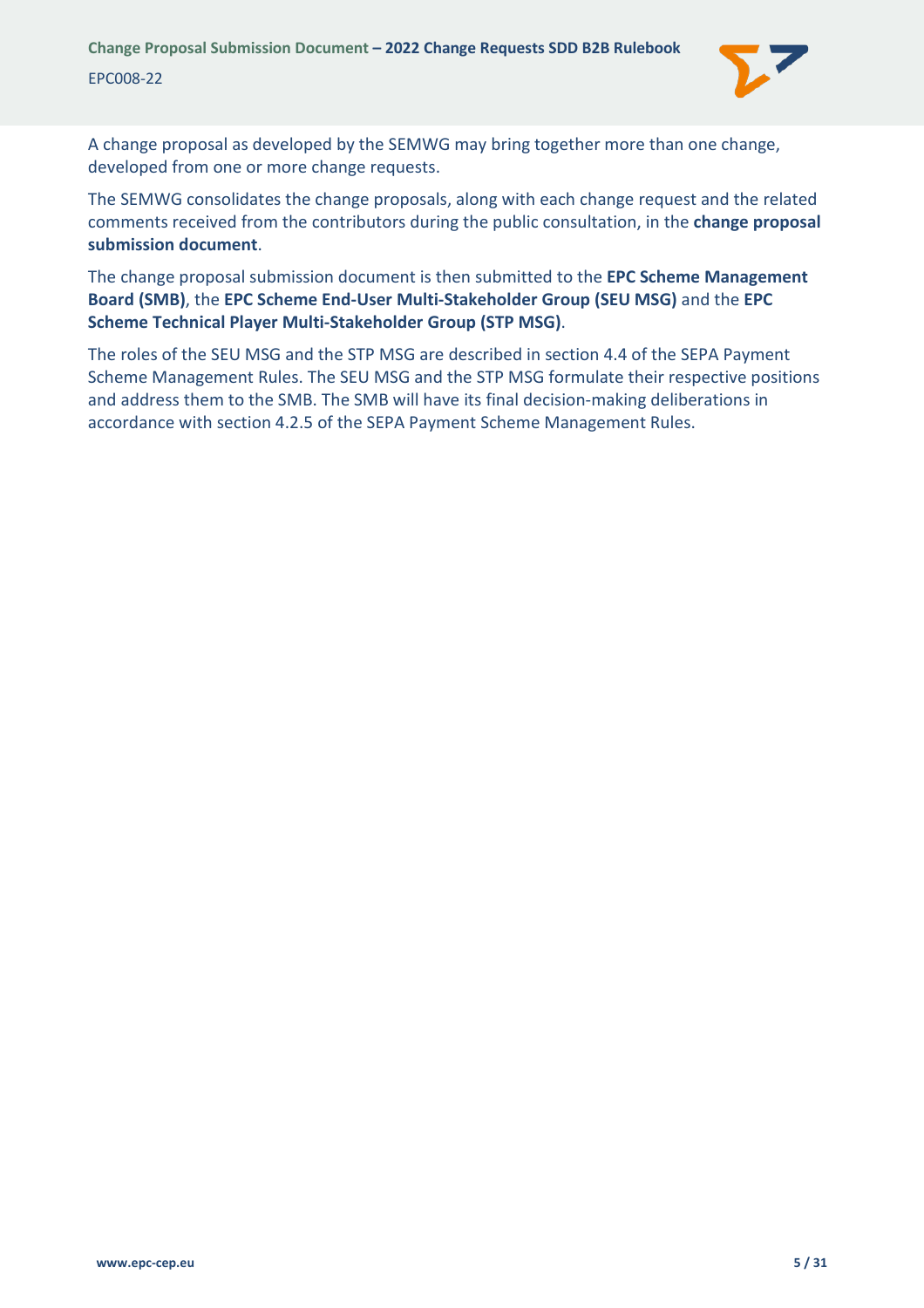

### <span id="page-5-0"></span>**2 Executive Summary**

This Change Proposal Submission Document (EPC008-22) describes that each stage of the 2022 SDD B2B rulebook change management cycle, from the initiation to the public consultation, has been properly completed in respect of each change request submitted.

The first step in the change management cycle has been the **introduction of change requests** to the SDD B2B scheme by any interested party. The deadline for receipt of such suggestions was 31 December 2019. The EPC received **9** change requests for major changes to be introduced into the SDD B2B rulebook.

The **public consultation** on possible modifications to be introduced into the SDD B2B rulebook, was held between 13 September and 11 December 2021. The EPC received input from 19 (communities of) PSPs and other stakeholders. Please refer to the [Annex I](#page-30-0) for the full list of contributors.

The documents circulated for the public consultation were the document SDD B2B rulebook 2022 Change Request Public Consultation Document (EPC159-21) and the Response Template (EPC163- 21). Both documents have been made available on the [EPC Website.](https://www.europeanpaymentscouncil.eu/document-library/rulebooks/sepa-direct-debit-business-business-rulebook-public-consultation)

This Change Proposal Submission Document contains for each change request:

- a) A summary of the change request;
- b) The SEMWG analysis and the recommendation given for the public consultation;
- c) The comments received during the public consultation;
- d) The SEMWG change proposal submitted to the SMB, the SEU MSG and the STP MSG for their consideration;
- e) The SMB decision on each SEMWG change proposal.

The SMB took into account the position documents **EPC 038-22** and **EPC 039-22** from the SEU MSG and the STP MSG respectively when making its decision on each change request and the related SEMWG change proposal.

As a result of the 2022 SDD B2B rulebook change management process, the SDD B2B rulebook has been updated to include the following changes:

#### A. 2022 change requests entering into force on 25 April 2023

On 25 April 2023, a new composition of the SMB will take up its mandate.

With respect to the SEPA Payment Scheme Management Rules being Annex II of each SEPA payment scheme rulebook, a new composition formula will be applied for allocating the seats of scheme participant-related SMB members. Also, more seats will be reserved for the scheme participant-related SMB members. As of 25 April 2023, the SMB will be renamed into the PSMB (Payment Scheme Management Board).

- B. 2022 change requests entering into force on 19 November 2023
- To formally enable the SEPA payment schemes to cater for both retail and Financial Institution-to-Financial Institution payment use cases, the term 'Customer' is replaced by the term 'Payment Service User' (PSU) including an appropriate definition for this new term.

The definitions of the terms 'Creditor' and 'Debtor' are amended whereby also PSPs can take up these roles. Related to this, the definition of the term 'Payment Account' is changed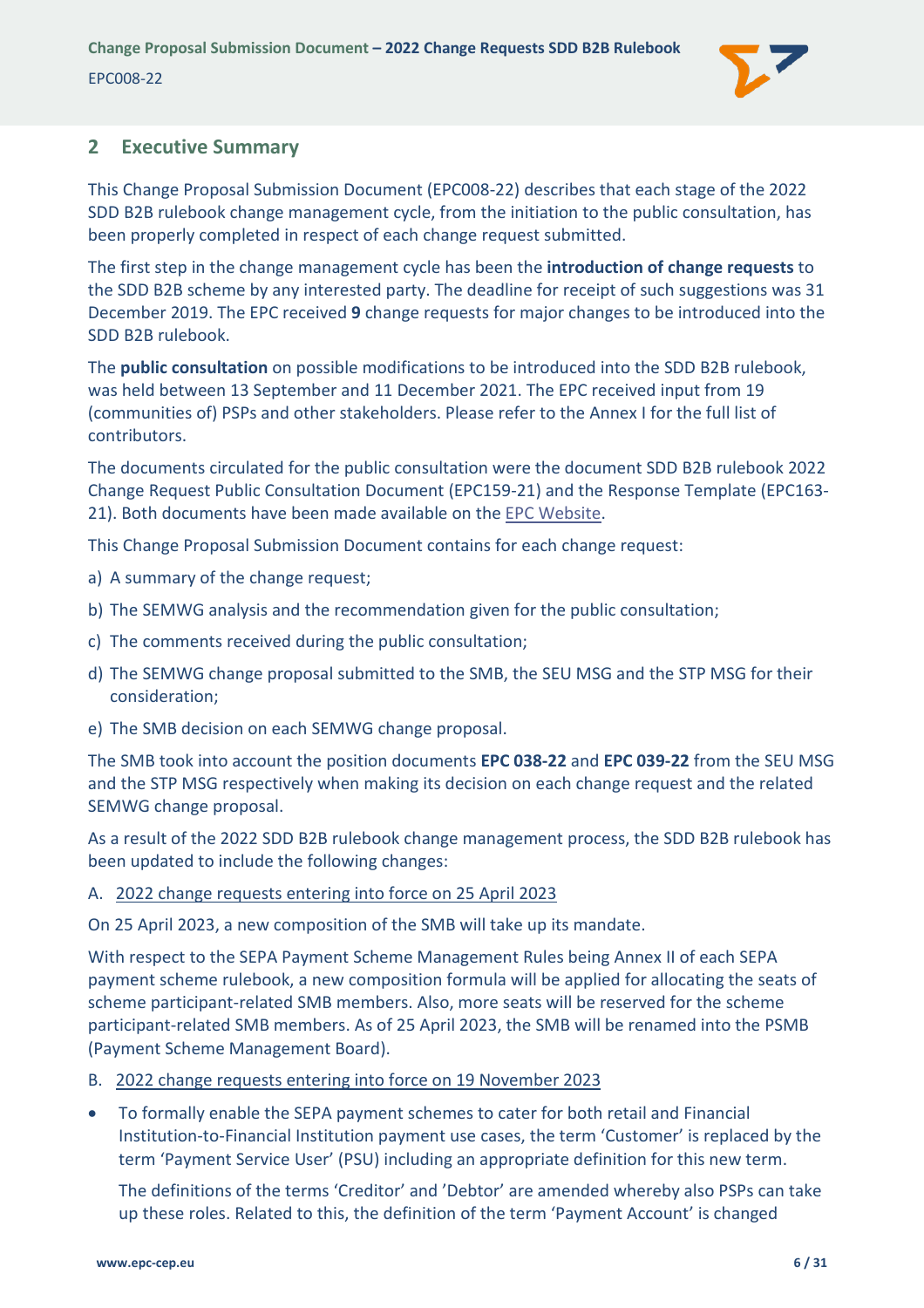

indicating that such account can be held by a PSP as well. Also, some obligations of the Creditor PSP and of the Debtor PSP in the concerned rulebook sections 5.7 and 5.8 are amended.

• Provision of the structured address of the payment end-user:

As of 19 November 2023, payment end users are allowed to send a structured address of the payer and/or the payee in electronic Customer-to-PSP files based on at least the relevant EPC Customer-to-PSP Implementation Guidelines (IGs) for SEPA payments. From that same date, also scheme participants are allowed to provide structured addresses in their inter-PSP SEPA payment messages and r-transactions.

In view of the above, all scheme participants must be able to support the delivery of structured addresses when payment end users and scheme participants want a structured address in their outgoing and incoming SEPA payments. Scheme participants cannot reject SEPA payments only due to the inclusion of a structured address.

The use of an unstructured address will still be possible and supported by the SEPA payment schemes until November 2025.

• Extra clarifications about the charging principles.

Important reminder: back in 2020, the SMB already decided upon the following changes for all four 2023 SEPA payment scheme rulebooks:

- Migrate all ISO 20022 standard-based XML payment messages used under the schemes, to the 2019 version of the ISO 20022 standard; and
- Align all attribute numbers in the scheme rulebooks as of the 2023 rulebooks.
- C. 2022 change requests entering into force in November 2025

With respect to the provision of the structured address of the payment end-user, the use of the structured address will become **mandatory** for Inter-PSP SEPA payment messages where applicable, and for payment end users when they send electronic Customer-to-PSP files based on at least the relevant EPC Customer-to-PSP IGs. The use of an unstructured address will no longer be allowed and will hence lead to rejects.

| Overview of the 2022 SDD B2B change requests and the final SMB decision |
|-------------------------------------------------------------------------|
|-------------------------------------------------------------------------|

| <b>Item</b> | <b>Change request title</b>                                     | <b>SMB</b> decision                                      |
|-------------|-----------------------------------------------------------------|----------------------------------------------------------|
| 03          | Change of the term 'Customer'                                   | For inclusion in the 2023 SDD<br><b>B2B</b> rulebook.    |
| 06          | Provision of the structured address of the payment<br>end-user  | For inclusion in the 2023 and<br>2025 SDD B2B rulebooks. |
| 08          | Clarification on charges                                        | For inclusion in the 2023 SDD<br><b>B2B</b> rulebook.    |
| 10          | Extension of the period for submitting a Reversal               | Not to be included in the 2023<br>SDD B2B rulebook.      |
| 13          | Reduction of SDD processing cycle from up to D-1 to<br>Due Date | Not to be included in the 2023<br>SDD B2B rulebook.      |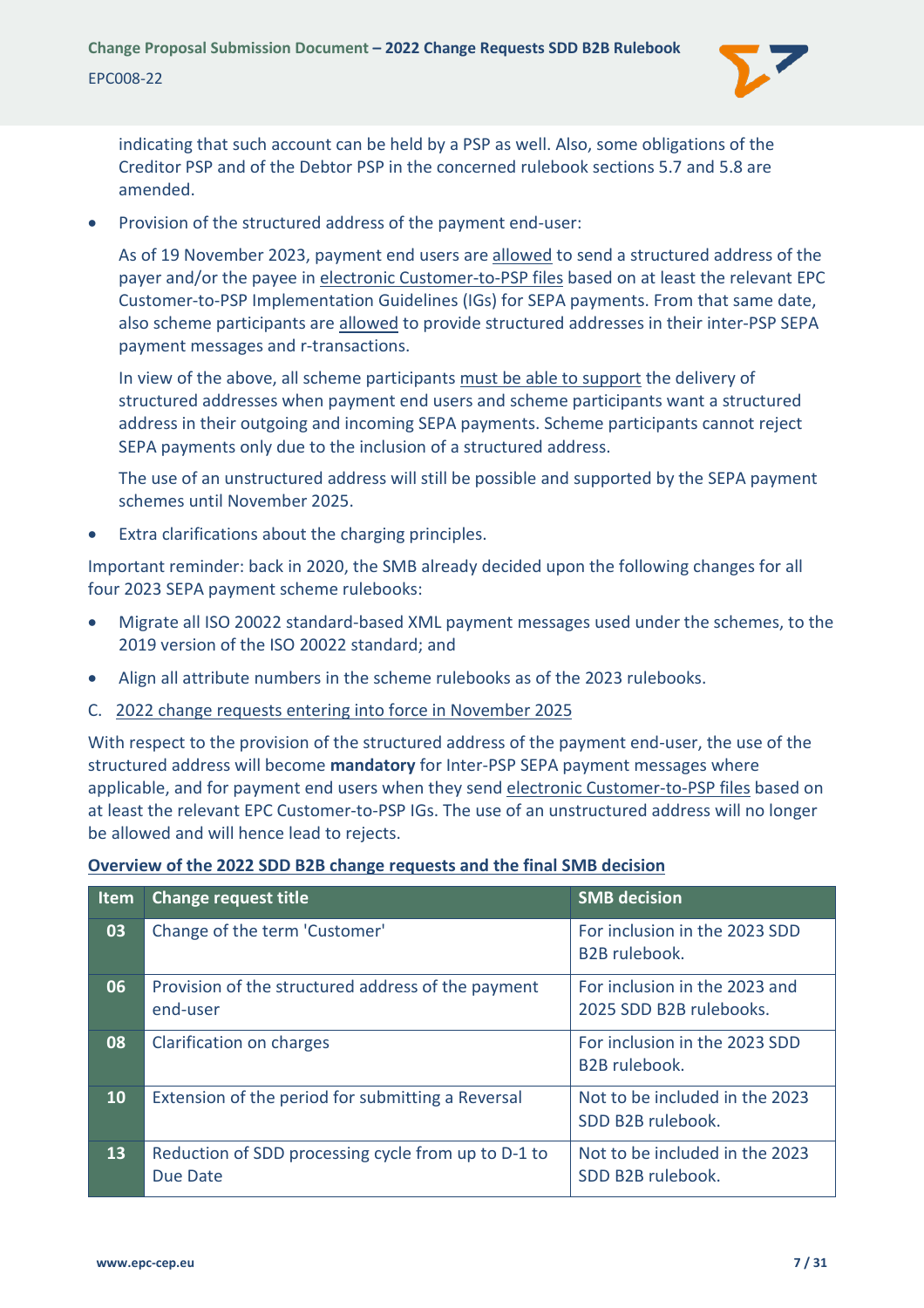

| <b>Item</b> | <b>Change request title</b>                                                     | <b>SMB</b> decision                                                                                                                                                 |
|-------------|---------------------------------------------------------------------------------|---------------------------------------------------------------------------------------------------------------------------------------------------------------------|
| 14          | Pain.002 message to be compliant with SWIFT CGI-<br><b>MP</b> standard          | Not to be included in the 2023<br>SDD B2B rulebook.                                                                                                                 |
| 23          | Mandate the use of the Legal Entity Identifier (LEI) for<br>scheme participants | Not to be included in the 2023<br>SDD B2B rulebook.                                                                                                                 |
| 24          | More specific codes instead of reason code SL01                                 | Not to be included in the 2023<br>SDD B2B rulebook.                                                                                                                 |
| 25          | Changes to the SEPA Payment Scheme Management<br><b>Rules</b>                   | Such decision is not within the<br>remit of the SMB. The EPC Board<br>has taken the following decision:<br>for inclusion in the SDD B2B<br>scheme as of April 2023. |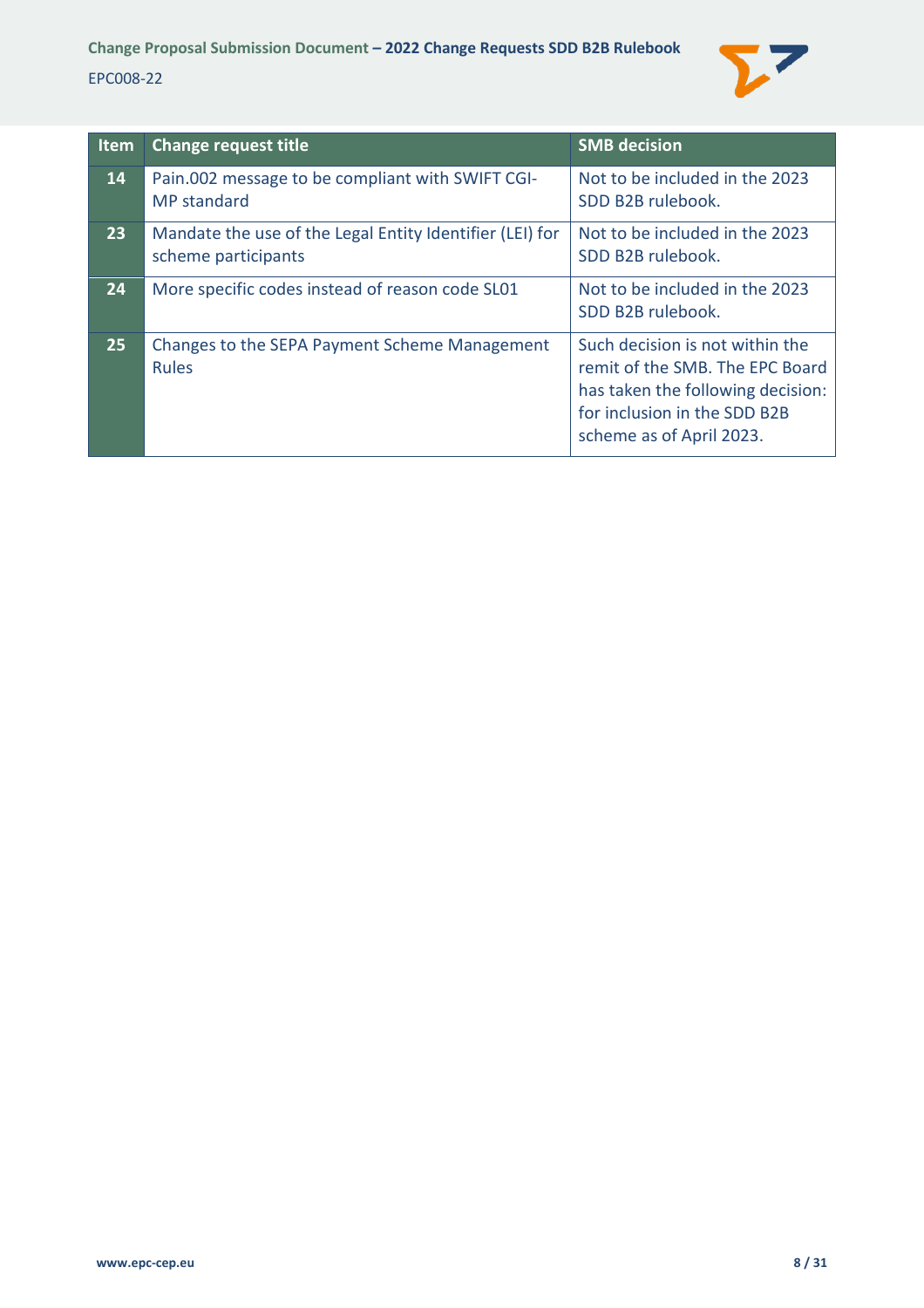

# <span id="page-8-0"></span>**3 Overview of Change Requests Submitted for the 2020 Public Consultation**

All change requests to the SDD B2B rulebook were reviewed by the SEMWG.

This section lists the change requests which were presented for public consultation along with the recommendation given by the SEMWG for each change request.

<span id="page-8-1"></span>1) Possible recommendations for a change request

Each recommendation reflects one of the options detailed in points a) through f) below:

- a) The change request is **already provided for** in the scheme: no action is necessary for the EPC.
- b) The change request **should be incorporated into the scheme**: the change request would become part of the scheme and the rulebook would be amended accordingly.
- c) The change request should be included in the scheme as an **optional feature**:
	- The new feature is optional and the rulebook would be amended accordingly;
	- Each scheme participant<sup>[1](#page-8-2)</sup> may decide to offer the feature to its customers, or not.
- d) The change request is **not considered fit for SEPA wide use** and could be handled as an additional optional service (AOS) by interested communities:
	- The proposed new feature would not be included in the rulebook or in the implementation guidelines released by the EPC with regard to the rulebook;
	- The development of AOS is out of scope of the EPC. The EPC does however publish declared AOS arrangements on its website for information;
	- The EPC may consider the inclusion of AOS arrangements, if supported by enough communities, in a future version of the rulebook.
- e) The change request **cannot** be part of the existing scheme for one of the following reasons:
	- It is technically impossible;
	- It is not feasible (explained on a case by case basis);
	- It is out of scope of the EPC;
	- $\bullet$  It does not comply with the SEPA Regulation<sup>[2](#page-8-3)</sup> or any other relevant EU legislation.
- f) The change request may be considered for the development of a **new scheme**:
	- The change request reflects major changes which cannot be integrated into an existing scheme;
	- To develop the change request further, i.e. to develop a new scheme, the following requirements must be met:
		- o The benefits of the new scheme for payment end users are demonstrated prior to the launch of the development phase;
		- o It is demonstrated that enough stakeholders will make use of the new scheme;
		- o A cost-benefit analysis is provided;
		- o It complies with the SEPA Regulation or any other relevant Regulation.

<span id="page-8-2"></span><sup>&</sup>lt;sup>1</sup> A scheme participant is a payment service provider which has formally adhered to an EPC SEPA payment scheme.

<span id="page-8-3"></span><sup>&</sup>lt;sup>2</sup> Regulation (EU) No 260/2012 establishing technical and business requirements for credit transfers and direct debits in euro and amending Regulation (EC) No 924/2009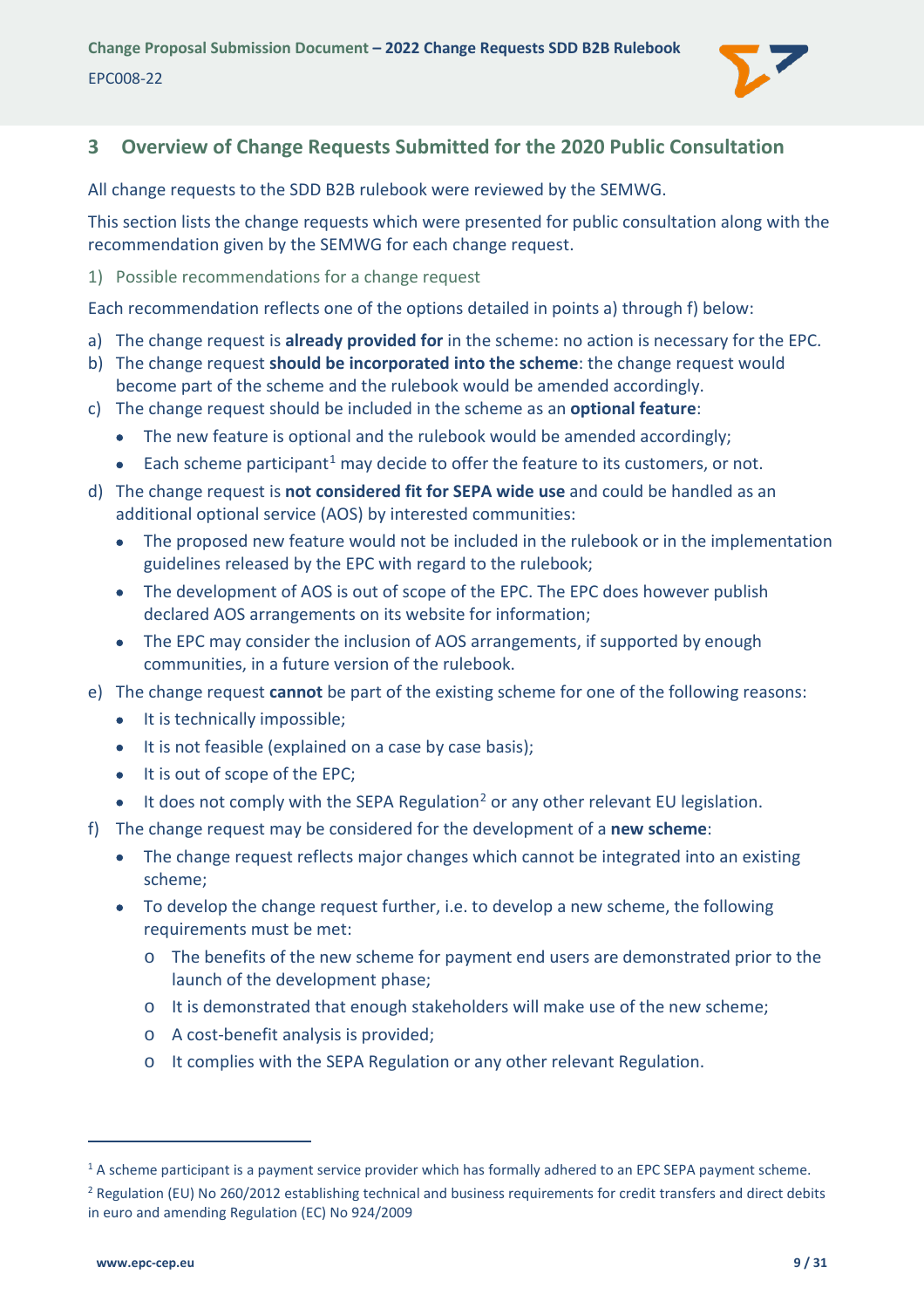

<span id="page-9-0"></span>2) Summary of change requests and the expressed support following the public consultation

The two tables below express the level of support from the contributors to the EPC SEMWG recommendations presented during the public consultation. The list of contributors can be found in [Annex I](#page-30-0) at the end of this document.

The tables summarise the responses from the (national communities of) scheme participants and the other contributors respectively for each change request. The contributors were requested to indicate in the response template if they support the SEMWG recommendation ("Yes") or not ("No"). They also had the choice to express no position on the change request or on the SEMWG recommendation ("No Opinion"). **The number of "No Opinion" positions have not been taken into account when determining the level of support for each change request.**

Please note that contributors may have expressed a "Yes", a "No" or a "No Opinion" position without having provided further comments. The section "Explicit public consultation comments received" for each change request under section [4](#page-12-0) will only report the explicit comments received from each contributor but not a simple "Yes", a "No" or a "No Opinion" position itself without any other comment of that contributor.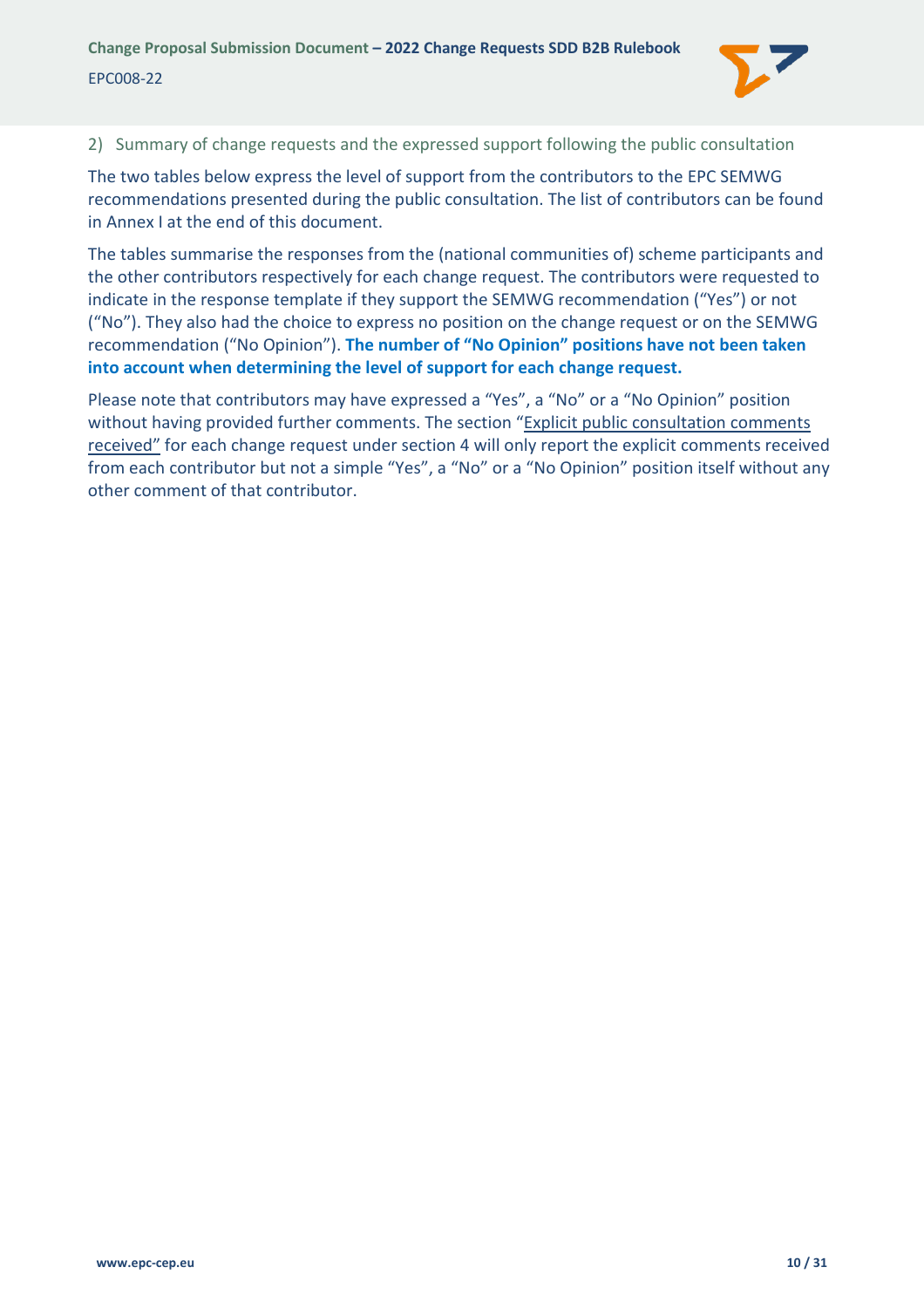

#### Table 1 **Scheme participants:** summary of change requests and the support expressed during the public consultation

| <b>Item</b> | Change request title                                                         | <b>Topic</b>            | <b>EPC SEMWG recommendation</b>                                            | Count<br>"Yes" | Count<br>"No" | Count "No<br>Opinion" | <b>Total</b> | Percentage "Yes"<br>in total responses |
|-------------|------------------------------------------------------------------------------|-------------------------|----------------------------------------------------------------------------|----------------|---------------|-----------------------|--------------|----------------------------------------|
|             | Change of the term 'Customer'                                                | Terminology             | Inclusion into the scheme (option b) as of Nov 2023                        | 15             | 0             |                       | 16           | 100%                                   |
|             | Provision of the structured address of the payment end-user                  |                         | Use of structured data Inclusion into the scheme (option b) as of Nov 2023 | 13             |               |                       | 16           | 87%                                    |
|             | Clarification on charges                                                     | Charging                | Inclusion into the scheme (option b) as of Nov 2023                        | 15             | 0             |                       | 16           | 100%                                   |
| 10          | Extension of the period for submitting a Reversal                            | Timeline changes        | Cannot be part of the existing scheme (option e)                           |                |               |                       | 16           | 73%                                    |
| 13          | Reduction of SDD processing cycle from up to D-1 to Due Date                 | <b>Timeline changes</b> | Cannot be part of the existing scheme (option e)                           | 15             |               |                       | 16           | 94%                                    |
| 14          | Pain.002 message to be compliant with SWIFT CGI-MP standard                  | Use of standards        | Cannot be part of the existing scheme (option e)                           | 14             | 0             |                       | 16           | 100%                                   |
|             | Mandate the use of the Legal Entity Identifier (LEI) for scheme participants | New attributes          | Cannot be part of the existing scheme (option e)                           | 14             |               |                       | 16           | 93%                                    |
| 24          | More specific codes instead of reason code SL01                              | <b>R</b> -transactions  | Cannot be part of the existing scheme (option e)                           | 13             |               |                       | 16           | 81%                                    |
|             | Changes to the SEPA Payment Scheme Management Rules                          | <b>Internal Rules</b>   | Inclusion into the scheme (option b) as of April 2023                      | 15             |               |                       | 16           | 94%                                    |

#### Table 2 **Other contributors:** summary of change requests and the support expressed during the public consultation

| Item | Change request title                                                         | <b>Topic</b>            | <b>EPC SEMWG recommendation</b>                                            | Count | Count    | Count "No | <b>Total</b> | Percentage "Yes"   |
|------|------------------------------------------------------------------------------|-------------------------|----------------------------------------------------------------------------|-------|----------|-----------|--------------|--------------------|
|      |                                                                              |                         |                                                                            | "Yes" | "No"     | Opinion"  |              | in total responses |
|      | Change of the term 'Customer'                                                | Terminology             | Inclusion into the scheme (option b) as of Nov 2023                        |       | $\theta$ |           |              | 100%               |
|      | Provision of the structured address of the payment end-user                  |                         | Use of structured data Inclusion into the scheme (option b) as of Nov 2023 |       | $\theta$ | 0         |              | 100%               |
|      | Clarification on charges                                                     | Charging                | Inclusion into the scheme (option b) as of Nov 2023                        |       | $^{0}$   |           |              | 100%               |
| 10   | Extension of the period for submitting a Reversal                            | <b>Timeline changes</b> | Cannot be part of the existing scheme (option e)                           |       |          |           |              | 100%               |
|      | Reduction of SDD processing cycle from up to D-1 to Due Date                 | <b>Timeline changes</b> | Cannot be part of the existing scheme (option e)                           |       | $\theta$ |           |              | 100%               |
|      | Pain.002 message to be compliant with SWIFT CGI-MP standard                  | <b>Use of standards</b> | Cannot be part of the existing scheme (option e)                           |       | $\theta$ |           |              | 100%               |
| 23   | Mandate the use of the Legal Entity Identifier (LEI) for scheme participants | <b>New attributes</b>   | Cannot be part of the existing scheme (option e)                           |       | $\theta$ |           |              | 100%               |
| 24   | More specific codes instead of reason code SL01                              | <b>R</b> -transactions  | Cannot be part of the existing scheme (option e)                           |       | $\theta$ |           |              | 100%               |
| 25   | Changes to the SEPA Payment Scheme Management Rules                          | <b>Internal Rules</b>   | Inclusion into the scheme (option b) as of April 2023                      |       | $\theta$ |           |              | 100%               |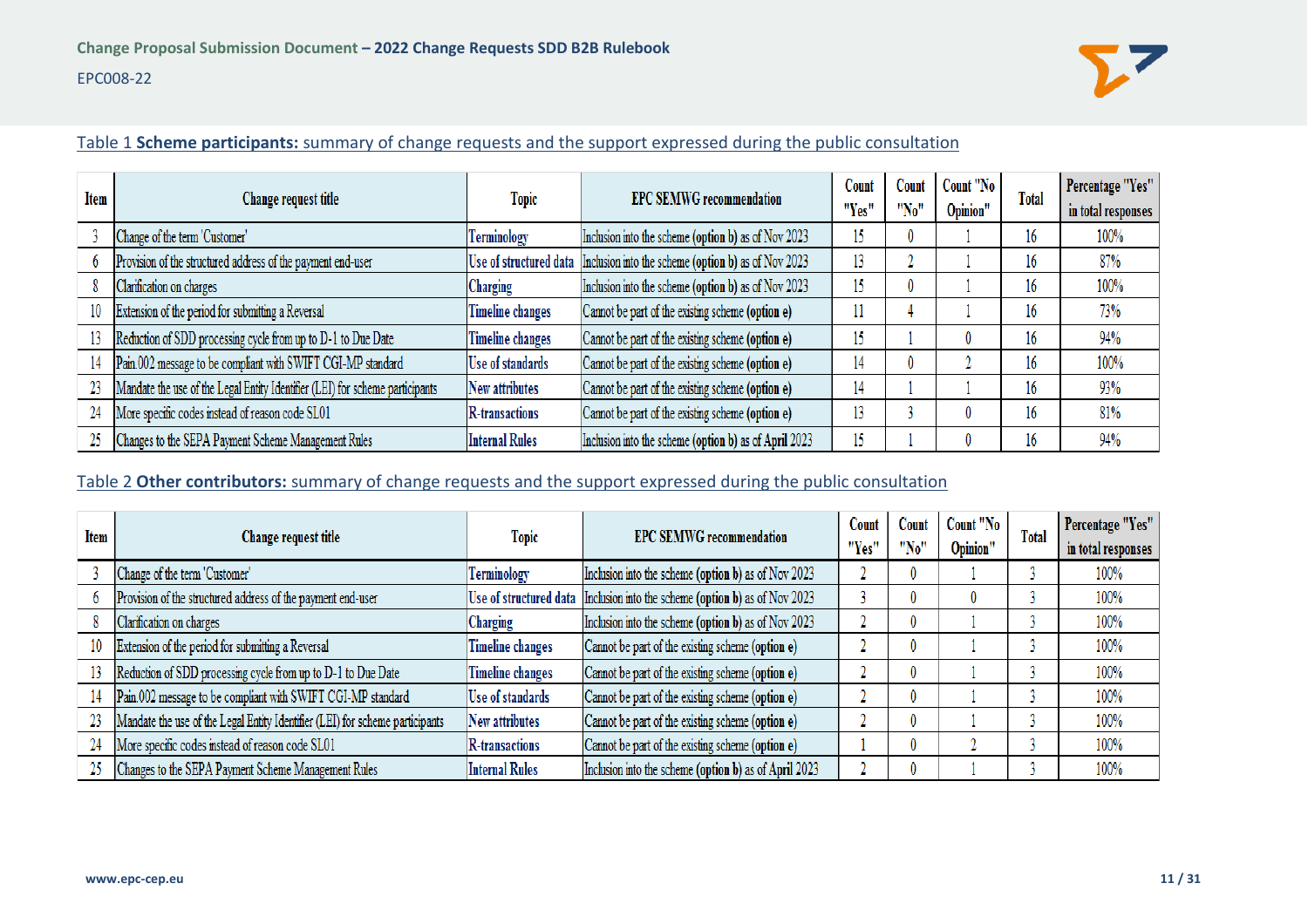

<span id="page-11-0"></span>3) Summary of changes for inclusion in the next version of the SDD B2B rulebook to be aligned with the SEPA Regulation or with any other relevant EU legislation

No change item was identified at the time of the start of the public consultation that required a change to the SDD B2B rulebook due to a particular EU legislation.

No items have been identified that require a change to the SDD B2B scheme rulebook due to any EU legislation.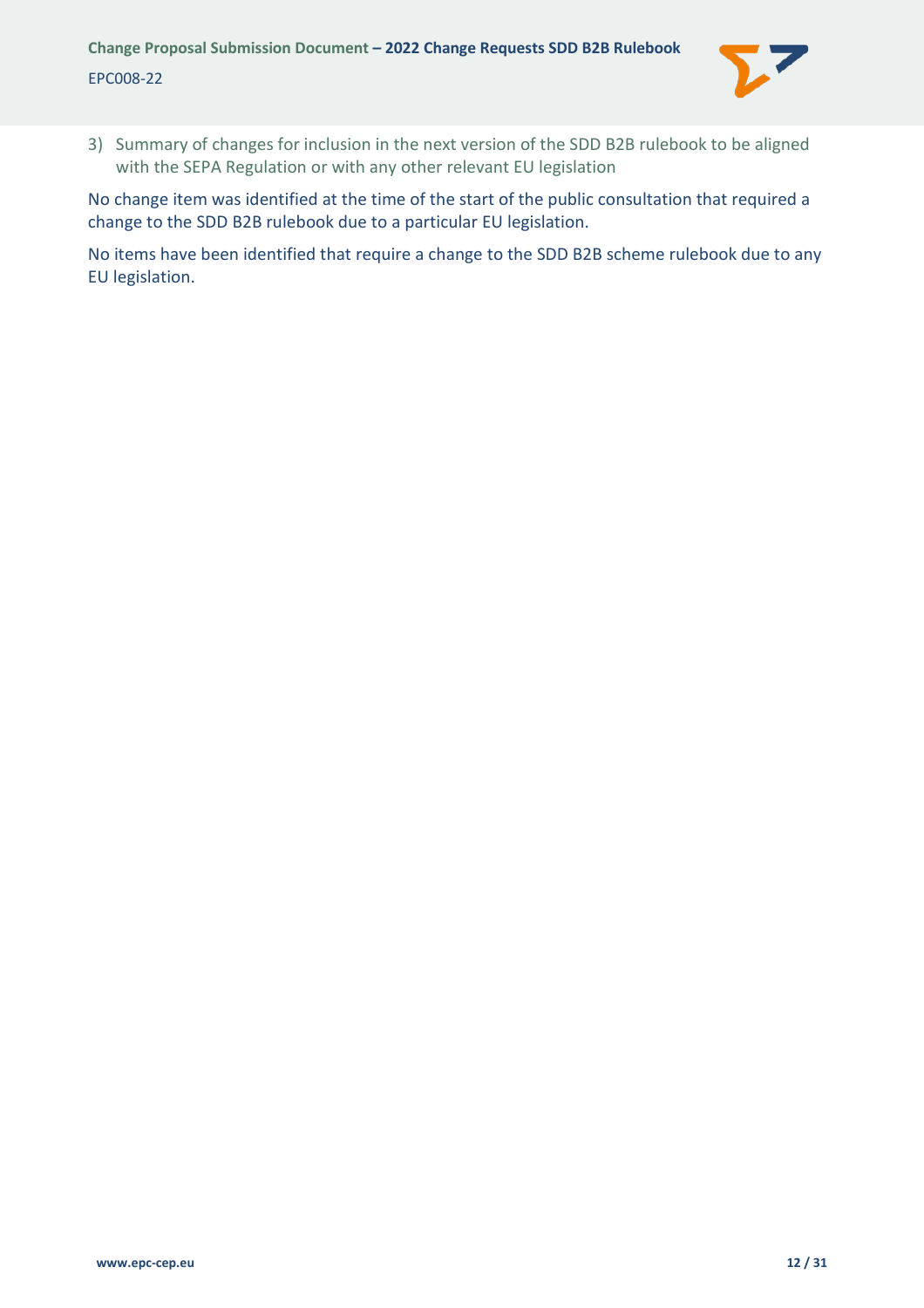

# <span id="page-12-0"></span>**4 Major Change Request Details, Related Public Consultation Comments and the SEMWG Change Proposal**

- <span id="page-12-2"></span><span id="page-12-1"></span>1) # 03: Change of the term 'Customer'
	- i. Description

This change request was made by the EPC secretariat.

As of the 2021 rulebook, the term 'Customer' is currently defined as *"A physical or legal entity that is not active in the business of providing payment accounts used for the execution of payments and that is therefore not eligible for scheme participation"*.

The definition in the 2021 rulebook and its limitation does not make sufficiently clear that also a PSP may act in the capacity of a Creditor or Debtor under the rules of the scheme. A good example are the payments an PSP makes with respect to salary payments, office rent etc.

Furthermore, reflections have been made on whether the scheme should cater also for use cases in which PSPs are making use of the payment scheme as Creditor and/or as Debtor in the context of Financial Institution – to – Financial Institution (Fi2Fi) payments, and whether the term 'Customer' is appropriate in such context.

In order to adapt the rulebook to support the case of a PSP acting as Creditor/Debtor in both, retail and Fi2Fi use cases, while complying with applicable law, the suggestion is to:

- i) replace the term 'Customer' with the term 'Payment Service User' ('PSU'), and define it on the basis of the definition of 'PSU' provided under the Payment Services Directive (PSD2). This will clearly identify who can take up the role of PSU and the relevant legal framework applicable to them;
- ii) amend the terms 'Creditor' and 'Debtor' to cover use-cases in which a PSP is making use of the scheme in an Fi2Fi context;
- iii) amend the term 'Payment Account' to clarify that a payment account should be used also in the context of an Fi2Fi payment, and
- iv) amend Sections 5.7 and 5.8 to ensure that that PSPs wishing to make use of the scheme for Fi2Fi transactions as Creditor/Debtor do so in full compliance with the rules of the scheme, while being subject to applicable law.
	- ii. SEMWG analysis and recommendation

<span id="page-12-3"></span>The SEMWG suggests incorporating the change request into the scheme (**option b**) entering into effect as of **November 2023**.

<span id="page-12-4"></span>iii. SEMWG change proposal and explicit public consultation comments received

#### **SEMWG change proposal**

The vast majority of EPC scheme participants (via national communities or via individual comments) and other contributors to the 2022 public consultation supported the SEMWG recommendation that this change request can be part of the scheme.

Therefore, the SEMWG proposes to include this change request in the 2023 SDD B2B rulebook version 1.0.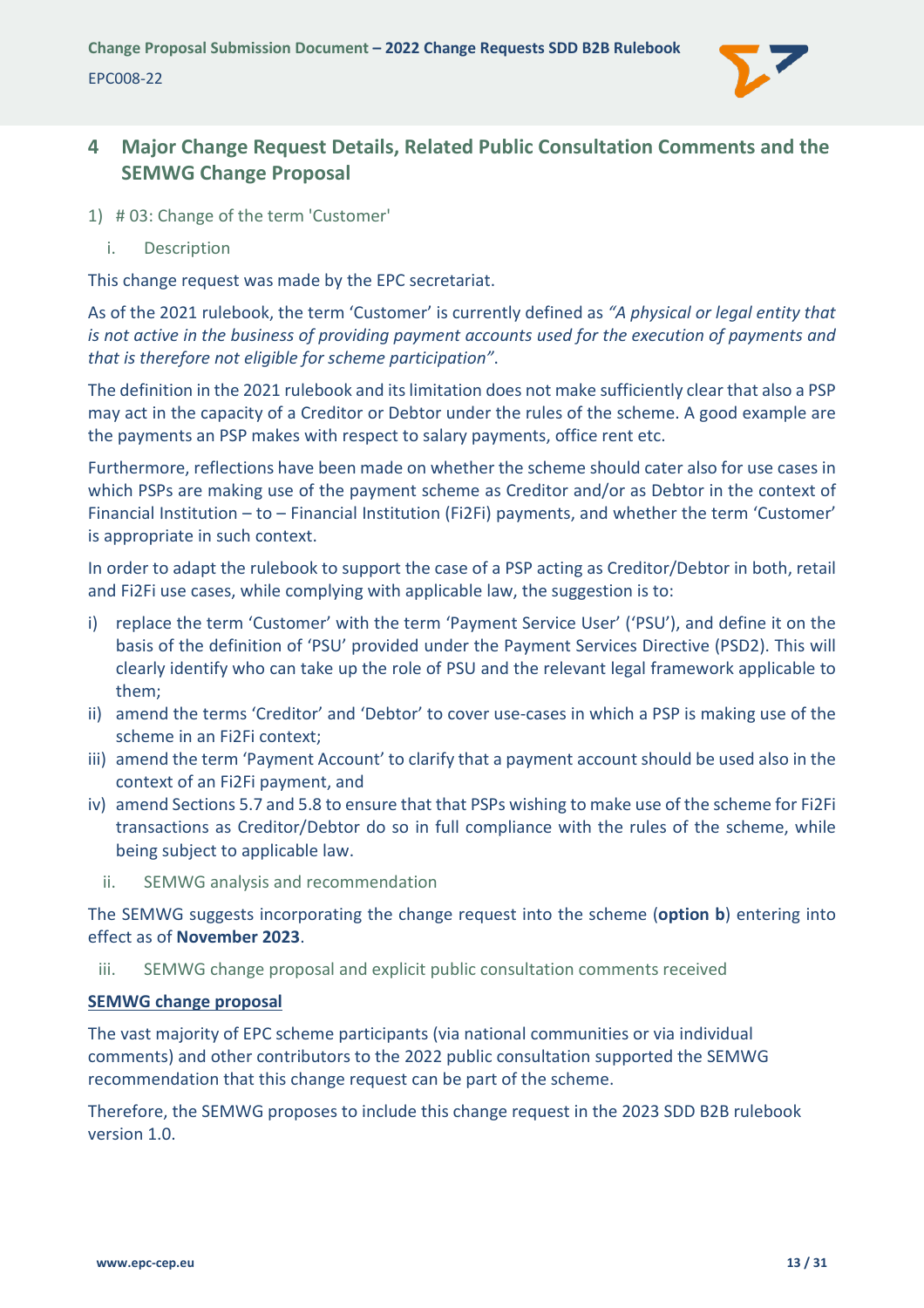

### **Explicit public consultation comments received**

| <b>Contributor</b>               | <b>Comments received</b>                                                                                                                                                                                                                                                      |
|----------------------------------|-------------------------------------------------------------------------------------------------------------------------------------------------------------------------------------------------------------------------------------------------------------------------------|
| <b>French Banking Federation</b> | Yes. We agree with the proposed change request as it is<br>mentioned that the new definition will allow to cover the<br>financial to financial (Fi2Fi) use case in which two PSPs make<br>payment as an originator or a beneficiary on behalf of their<br>ultimate customers. |
|                                  | Such definition will be appropriate to cover upcoming solution<br>aiming to address the customer to merchant use cases.                                                                                                                                                       |

#### <span id="page-13-0"></span>iv. SMB decision

For inclusion in the 2023 SDD B2B rulebook.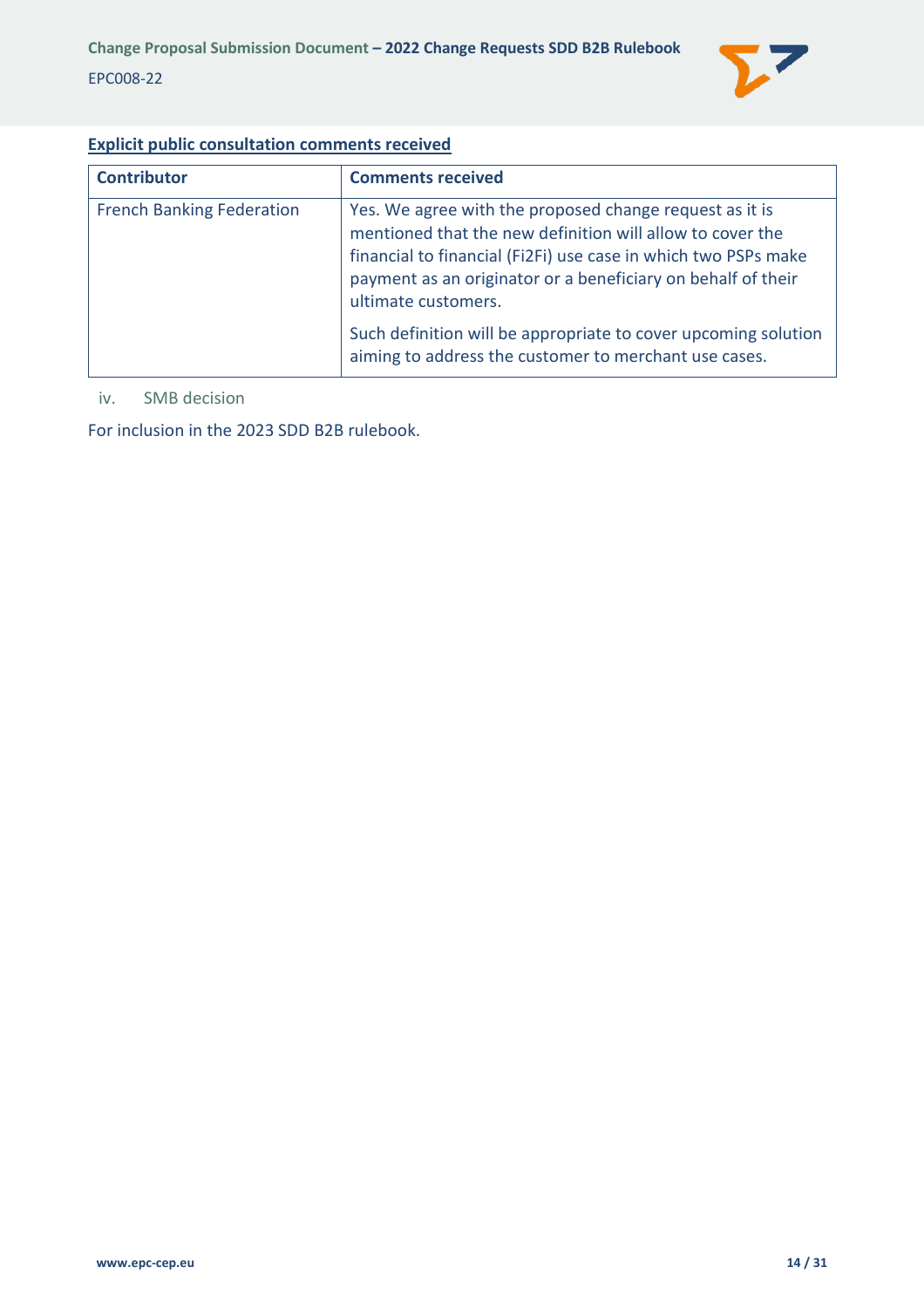

- <span id="page-14-1"></span><span id="page-14-0"></span>2) # 06: Provision of the structured address of the payment end-user
	- i. Description

This change request was made by the SEMWG.

The first part of the suggestion is **to allow** payment end users to send a **structured** address of

- The payer (i.e. the Originator in SCT and SCT Inst transactions, and the Debtor in SDD Core and SDD B2B transactions); and/or
- The payee (i.e. the Beneficiary in SCT and SCT Inst transactions, and the Creditor in SDD Core and SDD B2B transactions)

in electronic Customer-to-PSP files based at least on the relevant EPC Customer-to-PSP Implementation Guidelines for SCT, SCT Inst, SDD Core and SDD B2B transactions **as of November 2023.** From that same date, also SEPA payment scheme participants are allowed to provide structured addresses in their inter-PSP SEPA payment messages and r-transactions.

In view of the above, the second part of the suggestion is that as of the November 2023 SEPA payment scheme rulebooks, all scheme participants must be able to support the delivery of structured addresses when payment end users and scheme participants want a structured address in their outgoing and incoming SEPA payment transactions. From November 2023 onwards, scheme participants cannot reject SEPA payment transactions only due to the inclusion of a structured address.

The use of an unstructured address will still be possible and supported by the SEPA payment schemes until November 2025.

The period between November 2023 and November 2025 should be used by payment end users to upgrade their payment-related systems/applications and to organise the migration from the use of unstructured to structures addresses in their databases to avoid a big bang migration in November 2025 and possible rejects of SEPA payment transactions.

The third part of the suggestion is that as of the **November 2025** entry-into-force date of all SEPA payment scheme rulebooks, the use of the structured address will become **mandatory** for Inter-PSP SEPA payment messages where applicable, and for payment end users when they send electronic Customer-to-PSP files based at least on the relevant EPC Customer-to-PSP Implementation Guidelines. The use of an **unstructured** address will **no longer be allowed and will hence lead to rejects**.

With the exclusive use of structured addresses as of November 2025, the SEPA payment schemes will be aligned with the deadline set for the use of the structured address under the CBPR+ specifications. These specifications define how ISO 20022 should be used for cross-border payments and cash reporting on the SWIFT network. The SWIFT community decided to move cross-border and correspondent banking from SWIFT MT messages to ISO 20022 standard-based XML messages by November 2025.

The use of structured addresses in SEPA payment transactions, gives the potential to reduce errors in payment processing, regulatory screening, and reconciliation, thereby increasing the straightthrough-processing of SEPA payment transactions.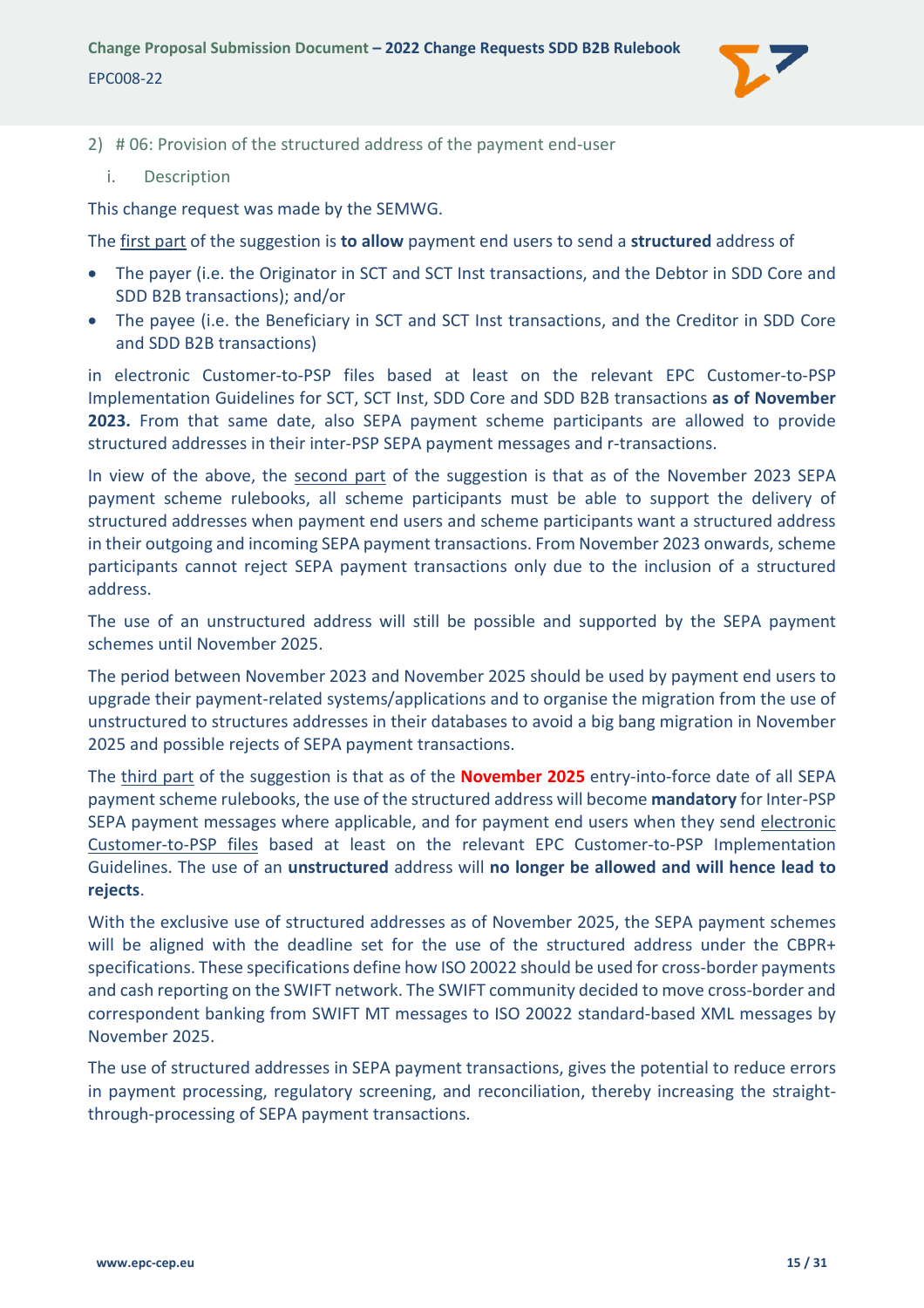

#### <span id="page-15-0"></span>ii. SEMWG analysis and recommendation

The SEMWG suggests incorporating the change request into the scheme (**option b**) as follows:

- As of November 2023: SEPA payment scheme participants must be able to support structured addresses when provided by the payment end user and/or the scheme participant; **and**
- As of November 2025: payment end users can only provide structured addresses in their electronic Customer-to-PSP files based at least on the relevant EPC Customer-to-PSP Implementation Guidelines; and all Inter-PSP SEPA payment messages must contain a structured address where applicable.
- <span id="page-15-1"></span>iii. SEMWG change proposal and explicit public consultation comments received

#### **SEMWG change proposal**

The vast majority of EPC scheme participants (via national communities or via individual comments) and other contributors to the 2022 public consultation supported the SEMWG recommendation that this change request can be part of the scheme.

Therefore, the SEMWG proposes to include this change request for inclusion in the:

- 2023 rulebook version 1.0: SEPA payment scheme participants must be able to support structured addresses when provided by the payment end user and/or the scheme participant.
- 2025 rulebook version 1.0: payment end users can only provide structured addresses in their electronic Customer-to-PSP files at least based on the relevant EPC Customer-to-PSP Implementation Guidelines; and all Inter-PSP SEPA payment messages must contain a structured address where applicable.

| <b>Contributor</b>                 | <b>Comments received</b>                                                                                                                                                                                                                                                                                                                                                                                                                                                                                                                                                                                                                    |
|------------------------------------|---------------------------------------------------------------------------------------------------------------------------------------------------------------------------------------------------------------------------------------------------------------------------------------------------------------------------------------------------------------------------------------------------------------------------------------------------------------------------------------------------------------------------------------------------------------------------------------------------------------------------------------------|
| <b>French Banking Federation</b>   | No. No consensus has been found among French PSPs on this<br>matter.                                                                                                                                                                                                                                                                                                                                                                                                                                                                                                                                                                        |
| <b>Italian Banking Association</b> | Yes. The ongoing work on the guidelines/clarifications is<br>important to drive the migration from non-structured<br>addresses to Structured ones, in order to mitigate the<br>customer impacts during the transition period. The possibility<br>to handle the structured and the non-structured addresses<br>together until 2025 (mostly for bulk payments) should be<br>deeply analysed in order to assess properly the IT impacts.<br>Furthermore, during the transition period, it should be clearly<br>defined which address is relevant if both (structured and non-<br>structured) are filled in (if this circumstance is possible). |
|                                    | From 2025 on, it should be clarified at which point of the<br>payment chain the reject will be initiated (e.g. by the CSMs?).<br>The impact on the client reporting should also be evaluated.                                                                                                                                                                                                                                                                                                                                                                                                                                               |
| <b>Oracle Software</b>             | Yes. We support the use of structured addresses, for the<br>following reasons:                                                                                                                                                                                                                                                                                                                                                                                                                                                                                                                                                              |
|                                    | - It will benefit the bank statement reconciliation process.<br>Additional structured data will results in higher automatic                                                                                                                                                                                                                                                                                                                                                                                                                                                                                                                 |

#### **Explicit public consultation comments received**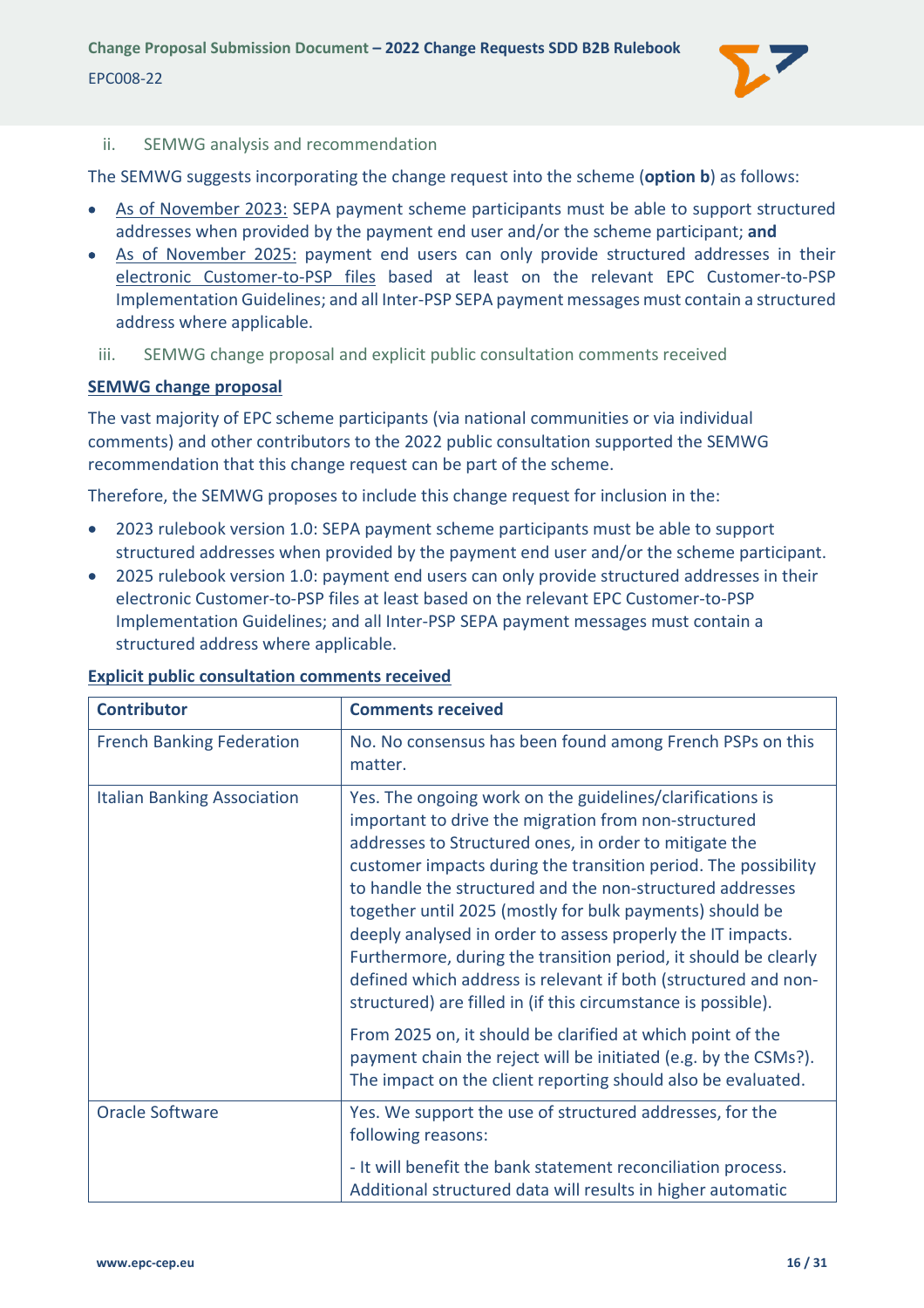

| <b>Contributor</b>               | <b>Comments received</b>                                                                                                                                                                                                      |
|----------------------------------|-------------------------------------------------------------------------------------------------------------------------------------------------------------------------------------------------------------------------------|
|                                  | reconciliation rates between payments and invoices, that will<br>eventually lead to lower manual work.                                                                                                                        |
|                                  | - It will reduce the risk of incorrect payments. Structured<br>address data ensures a higher level of payee identification and<br>validation, resulting in lower risk of companies performing<br>payments to the wrong payee. |
| <b>Spanish Banking Community</b> | No. We think that it is not necessary to implement this<br>measure, it would have a great impact on customers.                                                                                                                |

#### <span id="page-16-0"></span>iv. SMB decision

For inclusion in the 2023 and 2025 SDD B2B rulebooks.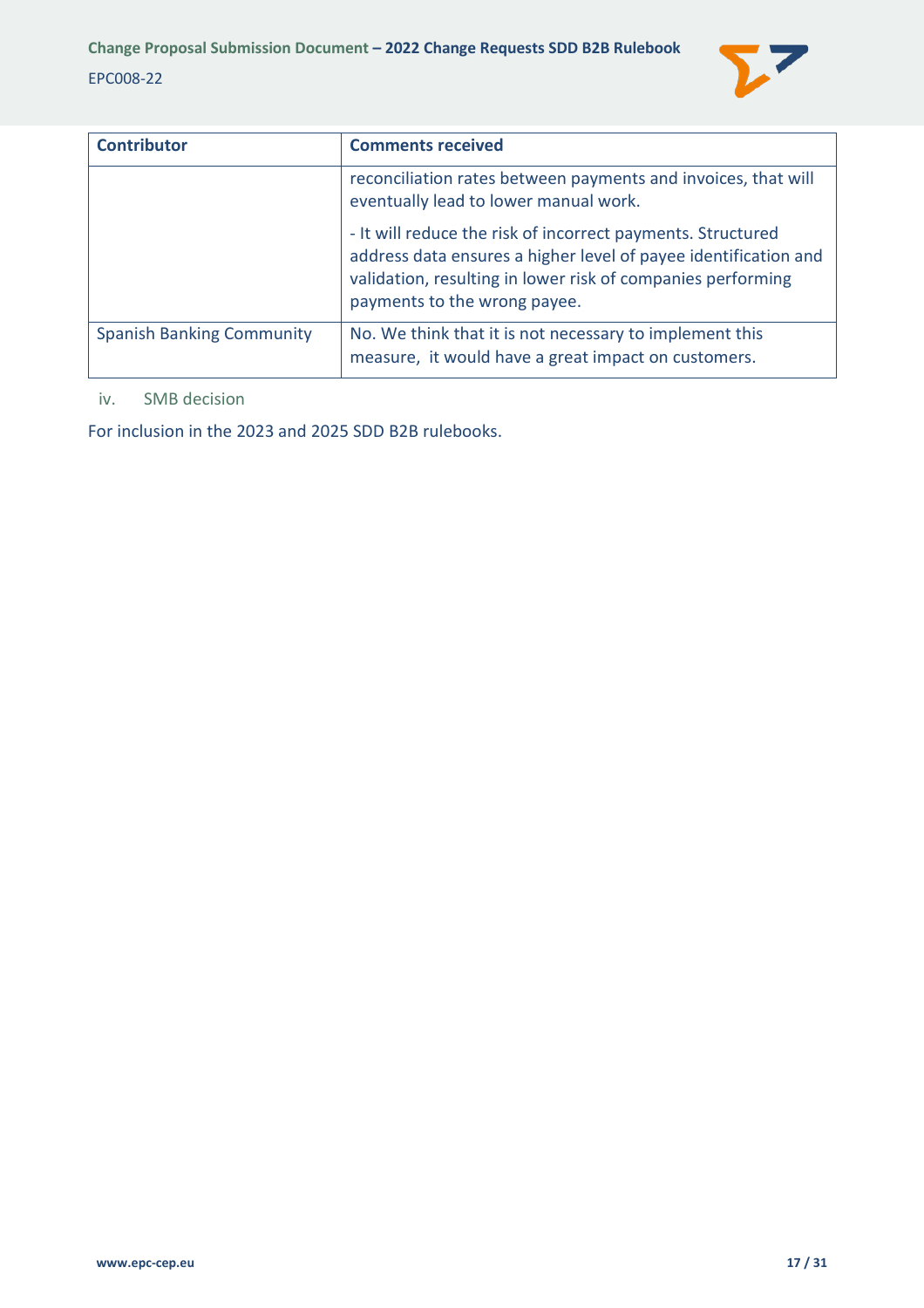

#### <span id="page-17-0"></span>3) # 08: Clarification on charges

<span id="page-17-1"></span>i. Description

This change request was made by the EPC Legal Support Group (LSG).

The contributor points out that charges are entirely out of the scope of the SEPA payment scheme rulebooks. They are subject to the PSPs' commercial charging policies, which depending on where the PSP(s) involved in the transaction is/are located, are subject to applicable law.

For intra-EEA SEPA transactions occurring between PSPs located in different EEA countries, these policies are subject to the Regulation (EC) 924/2009 requiring that charges for cross-border payments within the EEA are the same as those for payments of the same value and in the same currency within a (EEA) Member State.

This is not the case for transactions to/from a PSP located in a non-EEA SEPA country, which being third countries from the European law perspective are not subject to the provisions of the Regulation (EC) 924/2009. Accordingly, charges within and to/from a non-EEA SEPA country remain only subject to applicable national law and the relevant transparency and information requirements between scheme participants and their customers under the SEPA payment scheme rulebooks.

The contributor suggests a few changes to the rulebook for transparency and clarification purposes.

<span id="page-17-2"></span>ii. SEMWG analysis and recommendation

The SEMWG suggests incorporating the change request into the scheme (**option b**) entering into effect as of **November 2023**.

<span id="page-17-3"></span>iii. SEMWG change proposal and explicit public consultation comments received

#### **SEMWG change proposal**

The vast majority of EPC scheme participants (via national communities or via individual comments) and other contributors to the 2022 public consultation supported the SEMWG recommendation that this change request can be part of the scheme.

Therefore, the SEMWG proposes to include this change request in the 2023 SDD B2B rulebook version 1.0.

#### **Explicit public consultation comments received**

| <b>Contributor</b> | <b>Comments received</b>                                    |
|--------------------|-------------------------------------------------------------|
| Portuguese Banking | Yes. Please note that Regulation (EC) 924/2009 was replaced |
| Association        | by Regulation (EU) 2021/1230 of 14 July 2021.               |

<span id="page-17-4"></span>iv. SMB decision

For inclusion in the 2023 SDD B2B rulebook.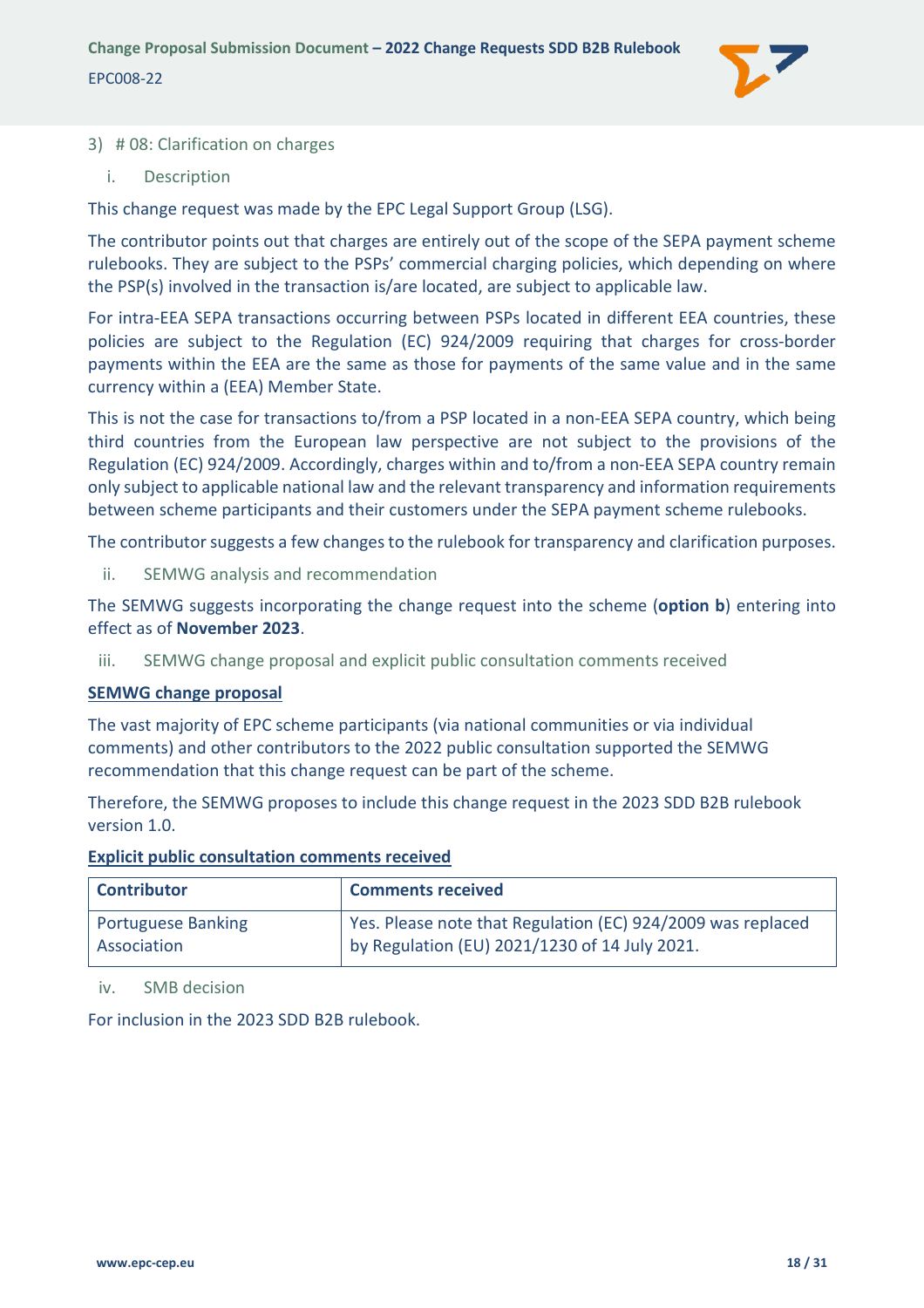

- <span id="page-18-1"></span><span id="page-18-0"></span>4) # 10: Extension of the period for submitting a Reversal
	- i. Description

This change request was made by the French Banking Federation.

The Creditor PSP has currently 5 Inter-PSP Business Days following the settlement date of a SDD collection to initiate a Reversal.

The contributor suggests extending this Reversal period to 10 Inter-PSP Business Days, as erroneous SDD collections can still detected by the Creditor or the Creditor PSP after the current maximum period of 5 days.

The contributor is of the opinion that extending the current timespan would avoid:

- Conflicts with other r-transactions types, especially Returns, which must also take place within a maximum period of 5 Inter-PSP Business Days after the settlement date;
- Asking the Debtor Bank to initiate a Refund;
- Making a reconciliation, if a credit transfer is agreed upon by both Creditor and Debtor to recover the funds.

With 10 Inter-PSP Business Days, more erroneous SDD collections could be processed autonomously by the Creditor PSP without the need to seek intervention from the Debtor PSP.

<span id="page-18-2"></span>ii. SEMWG analysis and recommendation

The SEMWG recommends not taking forward the change request (**option e**).

The need to do a Reversal is due to an error by the Creditor. Extending the timespan to 10 days in which a Reversal can be done will cause increasing conflicts with other r-transaction types (e.g., a Return).

It is expected that the Creditor rectifies its error as soon as possible. The Creditor may agree with the Debtor to recover the funds outside of the scheme (e.g., by credit transfer).

<span id="page-18-3"></span>iii. SEMWG change proposal and explicit public consultation comments received

# **SEMWG change proposal**

The vast majority of EPC scheme participants (via national communities or via individual comments) and other contributors to the 2022 public consultation supported the SEMWG recommendation that this change request cannot be part of the scheme.

Therefore, the SEMWG proposes not to include this change request in the 2023 SDD B2B rulebook version 1.0.

| <b>Contributor</b>               | <b>Comments received</b>                                                                                                                                                                                                                                                                                                                                                                                                                          |
|----------------------------------|---------------------------------------------------------------------------------------------------------------------------------------------------------------------------------------------------------------------------------------------------------------------------------------------------------------------------------------------------------------------------------------------------------------------------------------------------|
| <b>French Banking Federation</b> | No. We keep on supporting our initial proposal. Expanding the<br>time-line from 5 to 10 days to send a reversal will ease this<br>exception process by giving Creditor PSP and its customer<br>more time to send the appropriate R-transaction.<br>Furthermore, it would prevent from diverting the scheme rules<br>such as sending of inappropriate R-transactions as a way to<br>solve the issue. Last we do not consider the sending of an SCT |

# **Explicit public consultation comments received**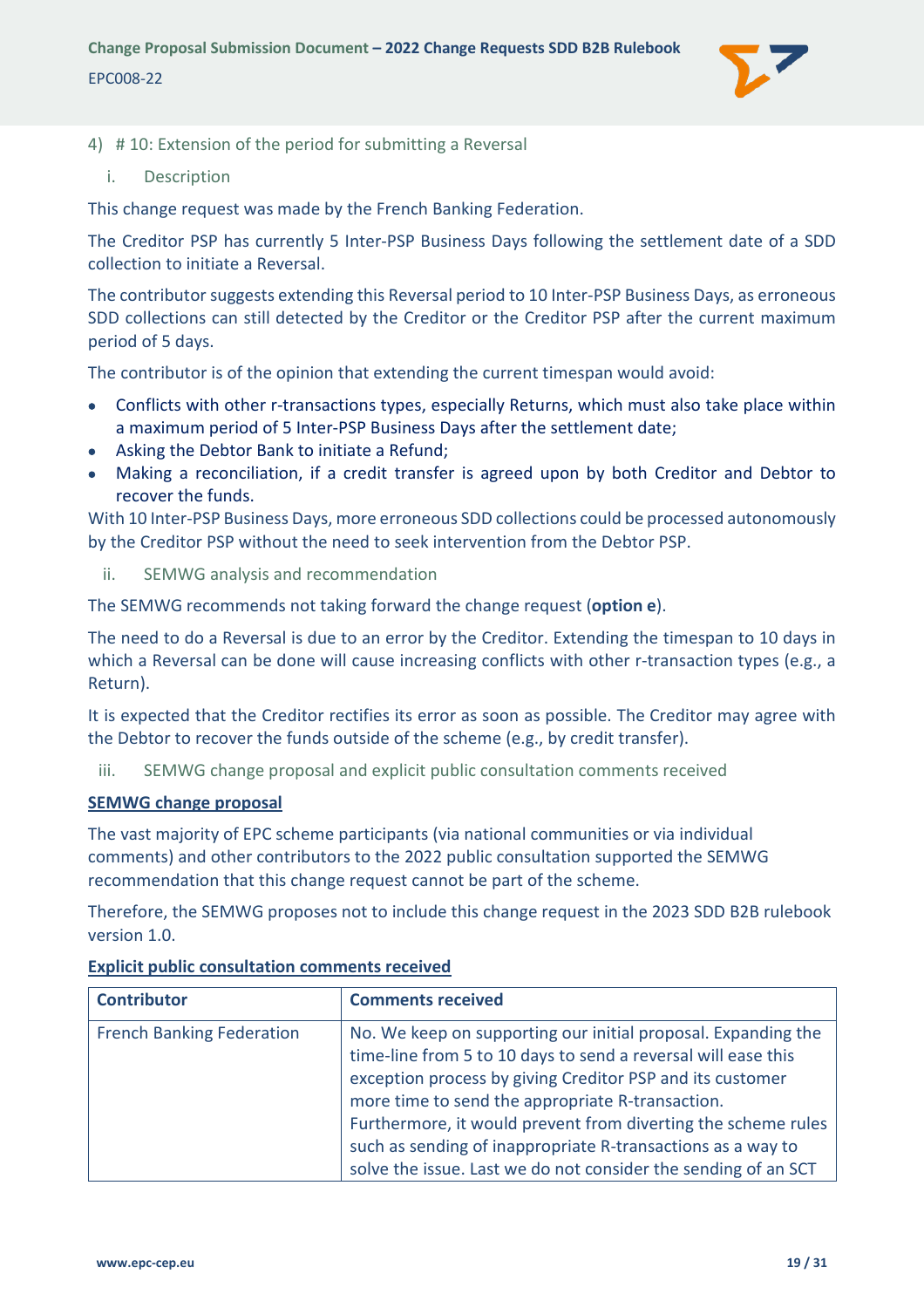

| <b>Contributor</b>                 | <b>Comments received</b>                                                                                                                                                                                                                                                                                                            |
|------------------------------------|-------------------------------------------------------------------------------------------------------------------------------------------------------------------------------------------------------------------------------------------------------------------------------------------------------------------------------------|
|                                    | from the debtor PSP to the creditor PSP as an adequate way to<br>reverse a previous SDD collection (due to reconciliation issue).                                                                                                                                                                                                   |
| <b>Italian Banking Association</b> | Yes. This need has never been expressed by customers, so we<br>do not believe there is a real need to include it in the scheme.<br>However, it must be considered that this change would have<br>significant impacts in order to be implemented.                                                                                    |
| Satispay Europe SA                 | No. Extending the reversal period would allow to reverse the<br>operation also in case where Debtors change their mind about<br>the service offered and the collection and when the Creditor<br>concludes that a Collection should not have been processed,<br>as stated in the Rulebook.                                           |
| <b>Spanish Banking Community</b>   | No. We think that it is interesting to extend the period for<br>submitting 'reversals' to offer a better service to customers.<br>We understand that the crossing of R's has already been<br>resolved from a technical point of view and it will not mean an<br>increase in incidents and whether a better service to<br>customers. |

#### <span id="page-19-0"></span>iv. SMB decision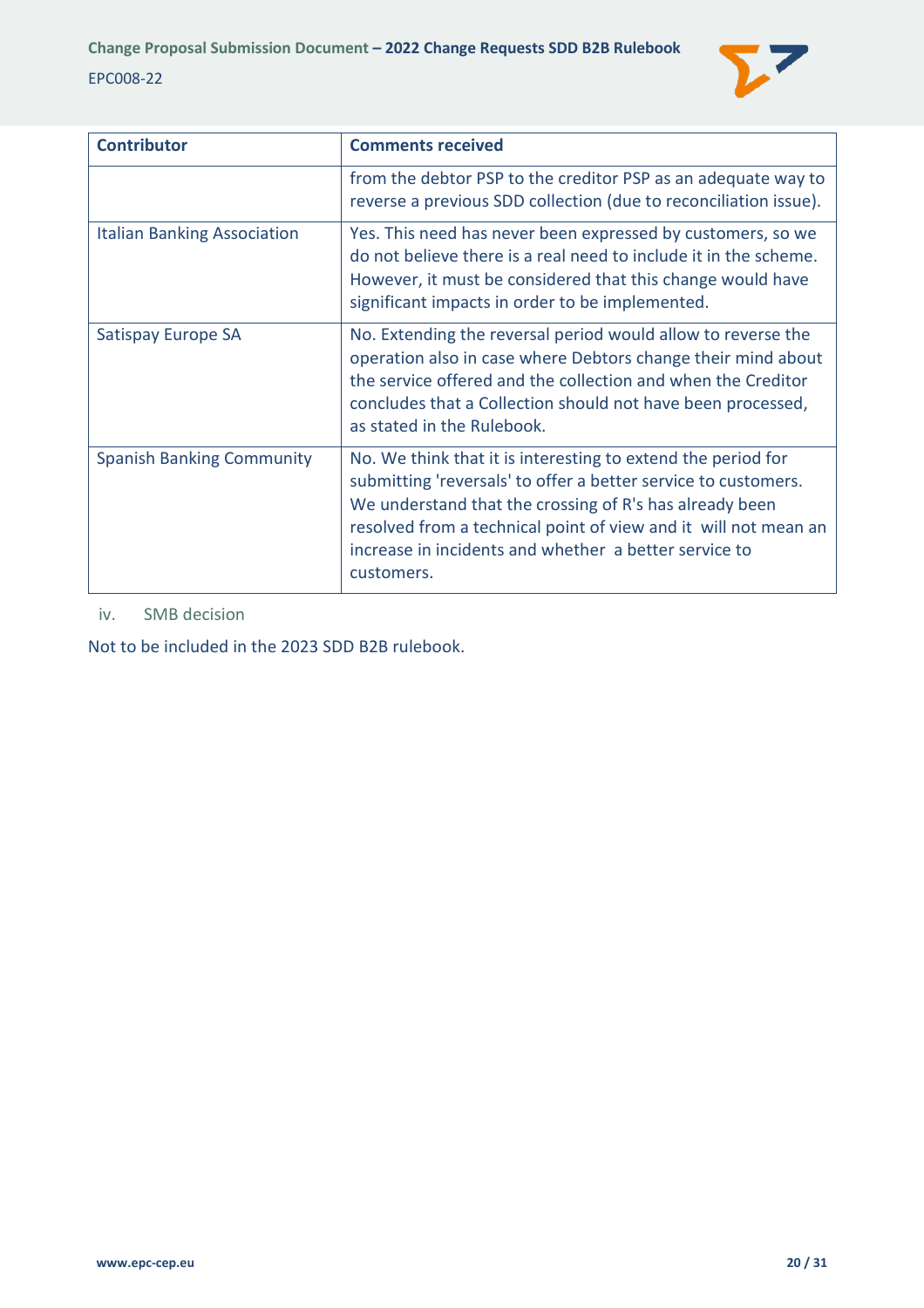

- <span id="page-20-1"></span><span id="page-20-0"></span>5) # 13: Reduction of SDD processing cycle from up to D-1 to Due Date (D)
	- i. Description

This change request was made by Satispay Europe SA.

Since November 2016 onwards, all SDD collections can be presented up to D-1 Inter-Bank Business Day (D-1). Given the current technological developments, the contributor's view is that it should be possible to present a SDD collection on the same day as the Settlement Date. Therefore, the contributor suggests reducing the SDD collection processing cycle from up to D-1 to the Due Date (D).

This change would result in a faster availability of the funds for the Creditors. A faster r-transaction handling would also be achieved as the timeframe of the SDD R-transaction would start earlier.

<span id="page-20-2"></span>ii. SEMWG analysis and recommendation

The SEMWG recommends not taking forward the change request (**option e**).

A reduction could increase the rate of SDD r-transactions. Several Debtor PSPs may conduct some validation checks on D-1.

The 'pre-notification' feature would become useless as the intention to provide the Debtor with upfront debiting information (on D-1) to provide sufficient cover (at the latest on D) would no longer work.

<span id="page-20-3"></span>iii. SEMWG change proposal and explicit public consultation comments received

#### **SEMWG change proposal**

The vast majority of EPC scheme participants (via national communities or via individual comments) and other contributors to the 2022 public consultation supported the SEMWG recommendation that this change request cannot be part of the scheme.

Therefore, the SEMWG proposes not to include this change request in the 2023 SDD B2B rulebook version 1.0.

| <b>Contributor</b>                 | <b>Comments received</b>                                                                                                                                                                                                                                                                                                                                                             |
|------------------------------------|--------------------------------------------------------------------------------------------------------------------------------------------------------------------------------------------------------------------------------------------------------------------------------------------------------------------------------------------------------------------------------------|
| <b>Italian Banking Association</b> | Yes. We do not support this change request for the following<br>reasons:                                                                                                                                                                                                                                                                                                             |
|                                    | - the sustainability of this solution should be verified from a<br>legal perspective (with respect to art. 80 PSD2 related to the<br>revocation of the payment order by the payer)                                                                                                                                                                                                   |
|                                    | - the D-1 deadline is useful for both the debtor and the<br>creditor; among other reasons, the debtor should be notified<br>at least one day before the settlement date in order to let him<br>verify the availability of funds in his account. Furthermore,<br>according to the B2B Rulebook the Debtor PSP could have to<br>check the customer consent before debiting his account |
|                                    | - this change could entail heavy operational implications                                                                                                                                                                                                                                                                                                                            |
|                                    | - the impact would be large especially for those PSPs that<br>manage direct debits with night batches.                                                                                                                                                                                                                                                                               |

#### **Explicit public consultation comments received**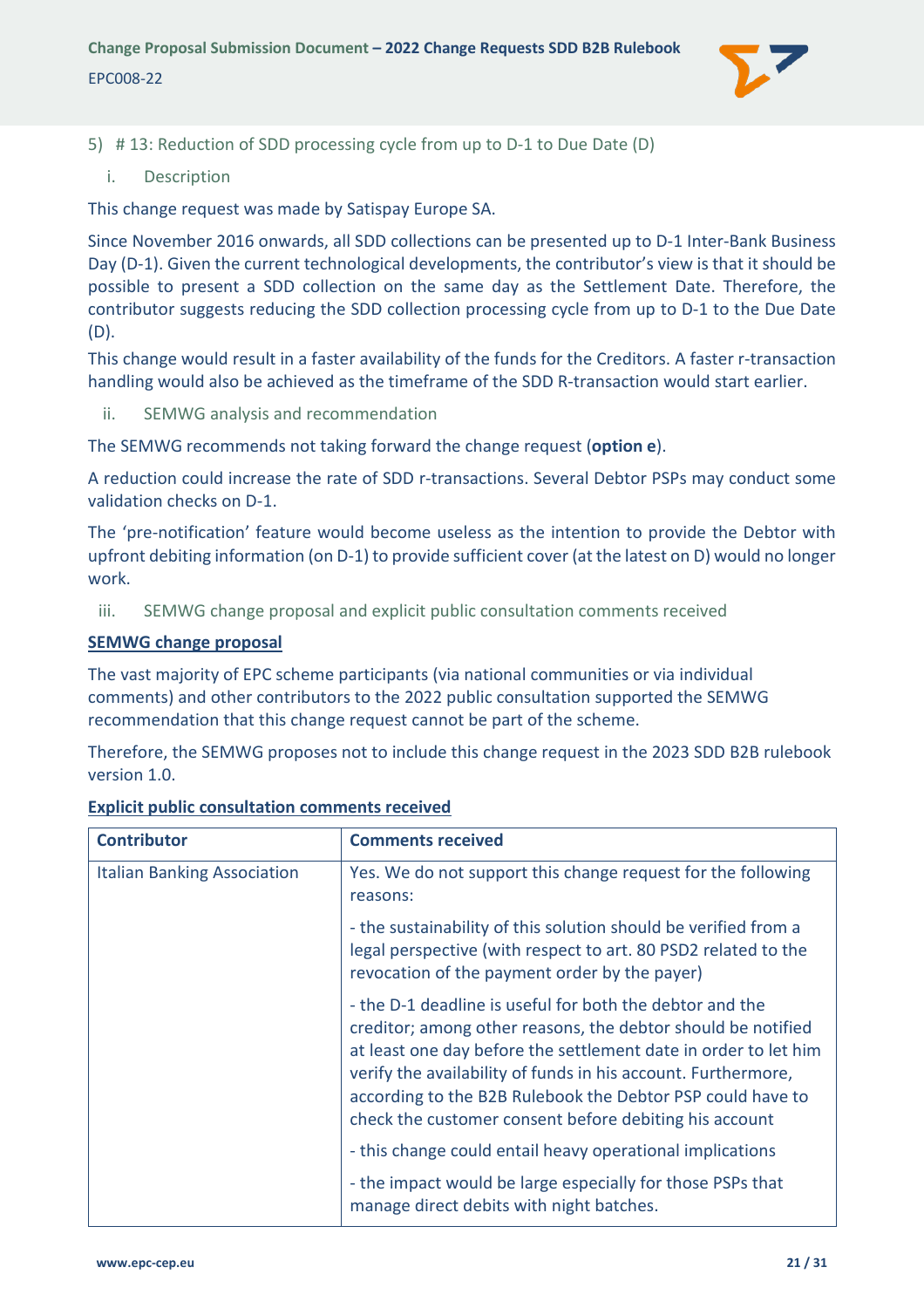

| <b>Contributor</b> | <b>Comments received</b>                                                                                                                                                                                                            |
|--------------------|-------------------------------------------------------------------------------------------------------------------------------------------------------------------------------------------------------------------------------------|
| Satispay Europe SA | No. When Creditor and Debtor agrees on different timeframe<br>for pre-notification or through different channel, it would be<br>possible to execute SDD on D. We do not expect any major<br>impact on the volume of r-transactions. |

#### <span id="page-21-0"></span>iv. SMB decision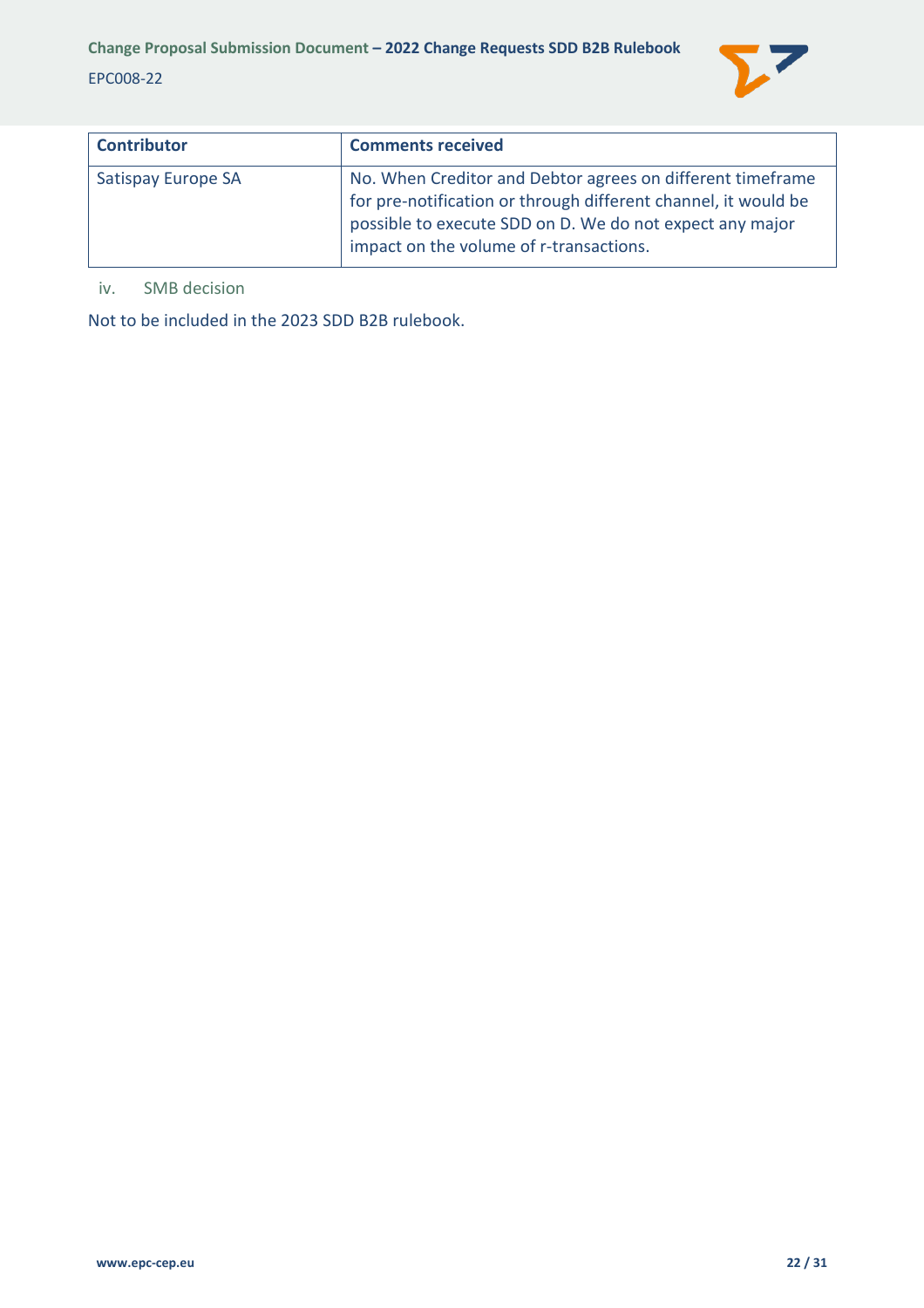

<span id="page-22-0"></span>6) # 14: Pain.002 message to be compliant with SWIFT CGI-MP standard

<span id="page-22-1"></span>i. Description

This change request was made by UniCredit AG Germany.

The contributor suggests that the pain.002.001.10 message should be compliant with the SWIFT Common Global Implementation (CGI)-MP standard, published in MyStandards.

The change request contains further technical details that apply only to the Customer-to-PSP implementation guidelines.

<span id="page-22-2"></span>ii. SEMWG analysis and recommendation

The SEMWG recommends not taking forward the change request (**option e**).

For the suggestion to also allow PART as a valid status message, this is possible from a technical point of view. Code PART (PartiallyAccepted) already exists in ISO.

As for the suggestion to allow also additional info (on all statuses) for the status RJCT and ACWC to express more details to the Reject or changes, the rulebook currently foresees only RJCT. There is no need to add additional information for Reject reasons as stated in the rulebook.

As to also allow as an option – in addition to Reject – a positive pain.002 with the statuses ACTC, ACCP, ACWC, ACSC and ACCC, the scheme currently only describes Rejects and the implementation guidelines use pain.002 for indicating this Reject to the Creditor. The actual suggestion is to use pain.002 as a processing status report with all the possibilities of a processing status report, i.e. also positive reports. This means that the rulebook should foresee this and give guidance. The SEMWG sees such status reports being a part of the internal processes developed by each PSP concerned.

<span id="page-22-3"></span>iii. SEMWG change proposal and explicit public consultation comments received

#### **SEMWG change proposal**

The vast majority of EPC scheme participants (via national communities or via individual comments) and other contributors to the 2022 public consultation supported the SEMWG recommendation that this change request cannot be part of the scheme.

Therefore, the SEMWG proposes not to include this change request in the 2023 SDD B2B rulebook version 1.0.

#### **Explicit public consultation comments received**

|          | <b>Contributor   Comments received</b>                                                                                                                                                                                                                                                                                                                                                              |
|----------|-----------------------------------------------------------------------------------------------------------------------------------------------------------------------------------------------------------------------------------------------------------------------------------------------------------------------------------------------------------------------------------------------------|
| Oracle   | Yes. We do not support this change request, for the following reasons:                                                                                                                                                                                                                                                                                                                              |
| Software | - 'Reject' messages in its current form provide enough information to make the<br>required changes and being able to re-submit the payment initiation request.                                                                                                                                                                                                                                      |
|          | - We do not see added value in supporting the 'Accept' messages. Many systems<br>consider submitted payment initiation request as being approved and settled,<br>unless rejected via a pain.002 message. 'Accept' messages will be ignored.<br>However, allowing 'Accept' messages, will lead to more payment messages to be<br>processed, resulting in additional payment message processing time. |

<span id="page-22-4"></span>iv. SMB decision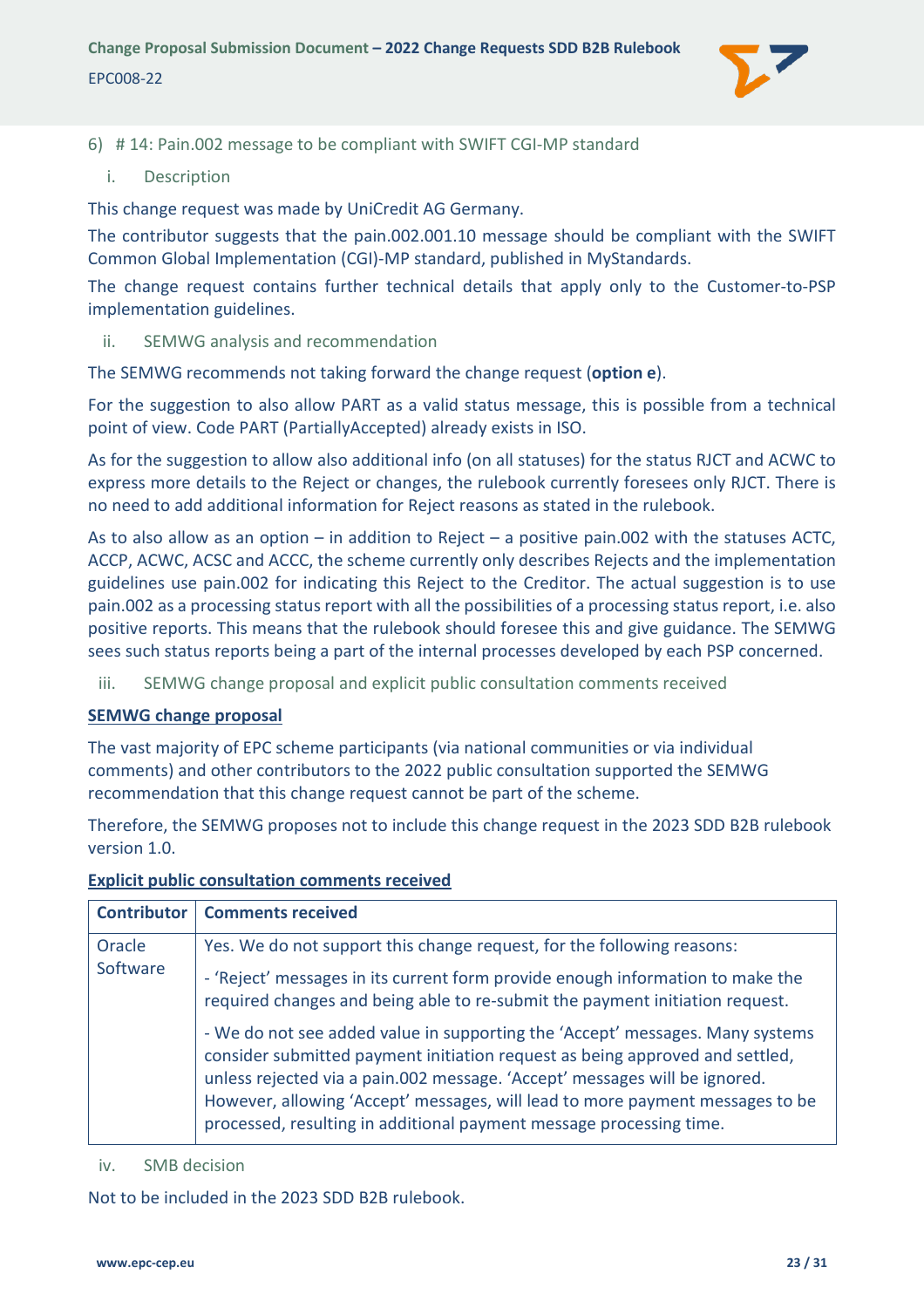

- <span id="page-23-1"></span><span id="page-23-0"></span>7) # 23: Mandate the use of the Legal Entity Identifier (LEI) for scheme participants
	- i. Description

This change request was made by the GLEIF.

The contributor suggests that the use of the Legal Entity Identifier (LEI) is mandatory for scheme participants as an addition to the BIC code. This would harmonize the identification standards and practices within the scheme and thereby reduce frictions, manual intervention and reconciliation costs. The use the LEI would bring significantly enhanced efficiency to the payment message exchange.

The contributor considers including the LEI as a mandatory field for scheme participants as a minor change to the scheme from a technical implementation perspective.

The change request provides more details about the added value of the LEI for the scheme, the scheme participants and the scheme end-users.

<span id="page-23-2"></span>ii. SEMWG analysis and recommendation

The SEMWG recommends not taking forward the change request (**option e**).

The adherence and the processing based on BICs is well established and causes no problem, i.e. the scheme participants communicate the concrete BIC(s) through which they are reachable for SCT Inst/SDD B2B transactions, to their respective CSMs. Once taken up in the routing tables of these CSMs, these scheme participants are clearly identifiable to the other scheme participants.

<span id="page-23-3"></span>iii. SEMWG change proposal and explicit public consultation comments received

#### **SEMWG change proposal**

The vast majority of EPC scheme participants (via national communities or via individual comments) and other contributors to the 2022 public consultation supported the SEMWG recommendation that this change request cannot be part of the scheme.

Therefore, the SEMWG proposes not to include this change request in the 2023 SDD B2B rulebook version 1.0.

| <b>Contributor</b>                 | <b>Comments received</b>                                                                                                                                                                 |
|------------------------------------|------------------------------------------------------------------------------------------------------------------------------------------------------------------------------------------|
| <b>Italian Banking Association</b> | Yes. This change request would have large impact on the<br>entire payment chain without real benefits. The PSPs are<br>identified with BICs and there are no issues about this solution. |
|                                    | National Westminster Bank Plc   No. We believe there is a merit in having this LEI as an optional<br>field.                                                                              |

#### **Explicit public consultation comments received**

<span id="page-23-4"></span>iv. SMB decision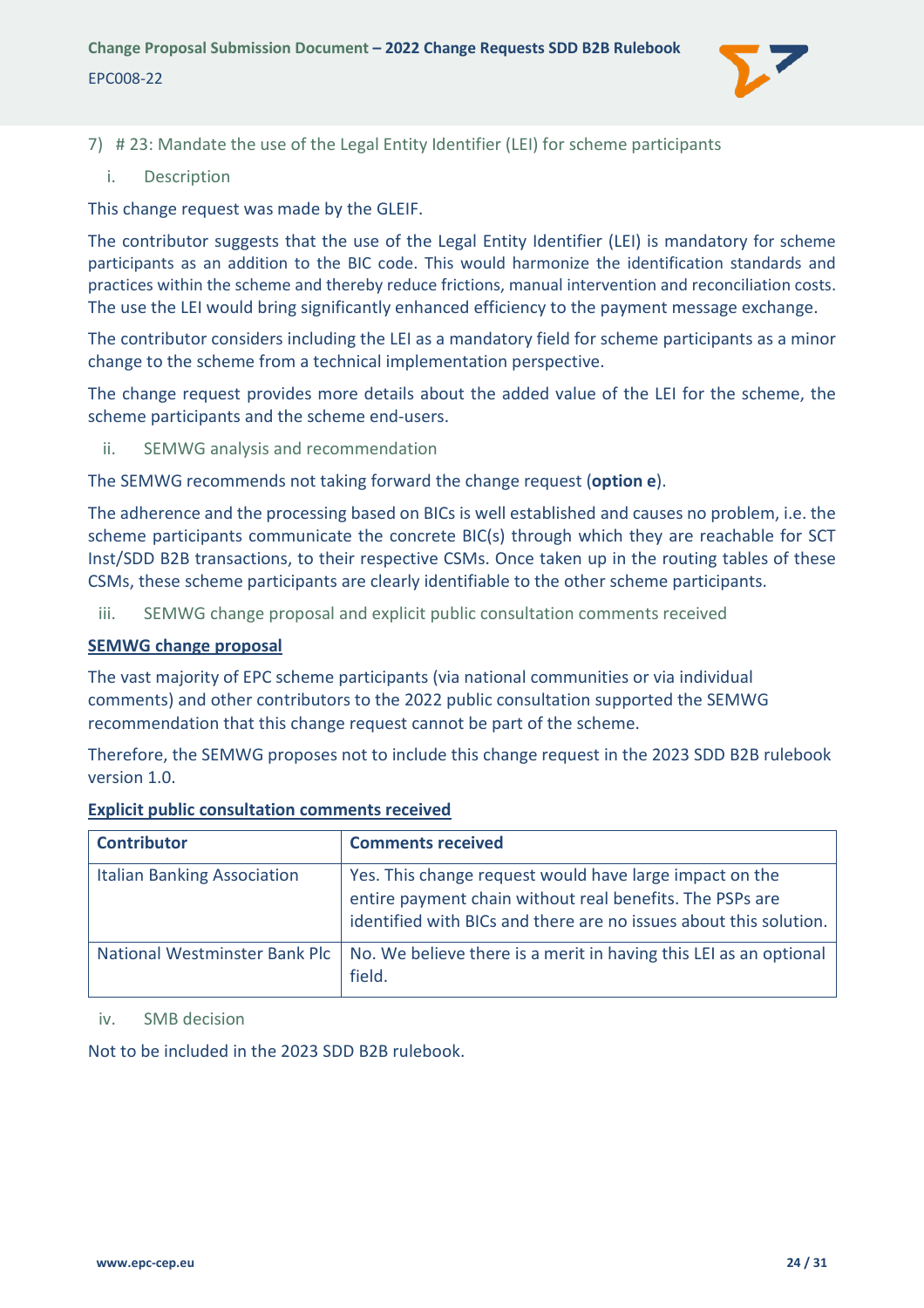

#### <span id="page-24-0"></span>8) # 24: More specific codes instead of reason code SL01

<span id="page-24-1"></span>i. Description

This change request was made by the Verenigde Groot Incassanten (VGI) (association of large SDD users in the Netherlands).

The contributor requests more specific r-transaction reason codes in addition to the reason code SL01 "Specific Service Offered By Debtor Agent". Currently, the Creditor only receives the code SL01 but cannot determine the **precise** issue. Meanwhile, the collection processes of the Creditor will continue based on a valid SDD mandate.

If the Creditor receives a more precise reason code, it can swiftly communicate to the Debtor the reason that is causing the collection failure at the Debtor's end. This will prevent the Debtor from being sent "pillar to post" in order to resolve the issue as quickly as possible. The below proposed code, to be used by Debtor PSPs, identifies the following reason:

| Code                                                       | <b>Name</b>                                                                                    | <b>Definition</b>                                                                                                                                      |
|------------------------------------------------------------|------------------------------------------------------------------------------------------------|--------------------------------------------------------------------------------------------------------------------------------------------------------|
| Maximum Direct Debit<br> SL14<br><b>Transaction Amount</b> | Due to Maximum allowed Direct Debit Transaction amount<br>service offered by the Debtor Agent. |                                                                                                                                                        |
|                                                            | exceeded                                                                                       | Note: It could be possible that in certain SEPA countries<br>national law prohibits the use for reasons of data protection.<br>SL01 can still be used. |

The change request also describes several day-to-day situations which Creditors are faced with and how the proposed more precise reason code can assist the Creditor in resolving the SDD collection failure with the Debtor.

<span id="page-24-2"></span>ii. SEMWG analysis and recommendation

The SEMWG recommends not taking forward the change request (**option e**).

This change request had already been submitted in the 2020 scheme rulebook change management cycle. At that time, the vast majority of SDD scheme participants (via national communities or via individual comments) indicated that this change request could not be part of the scheme.

<span id="page-24-3"></span>iii. SEMWG change proposal and explicit public consultation comments received

#### **SEMWG change proposal**

The vast majority of EPC scheme participants (via national communities or via individual comments) and other contributors to the 2022 public consultation supported the SEMWG recommendation that this change request cannot be part of the scheme.

Therefore, the SEMWG proposes not to include this change request in the 2023 SDD B2B rulebook version 1.0.

| <b>Explicit public consultation comments received</b> |  |  |
|-------------------------------------------------------|--|--|
|                                                       |  |  |

| <b>Contributor</b>         | <b>Comments received</b>                                                                                  |
|----------------------------|-----------------------------------------------------------------------------------------------------------|
| Dutch Payments Association | No. These extra reason codes are very helpful for Creditors in<br>their communication with their debtors. |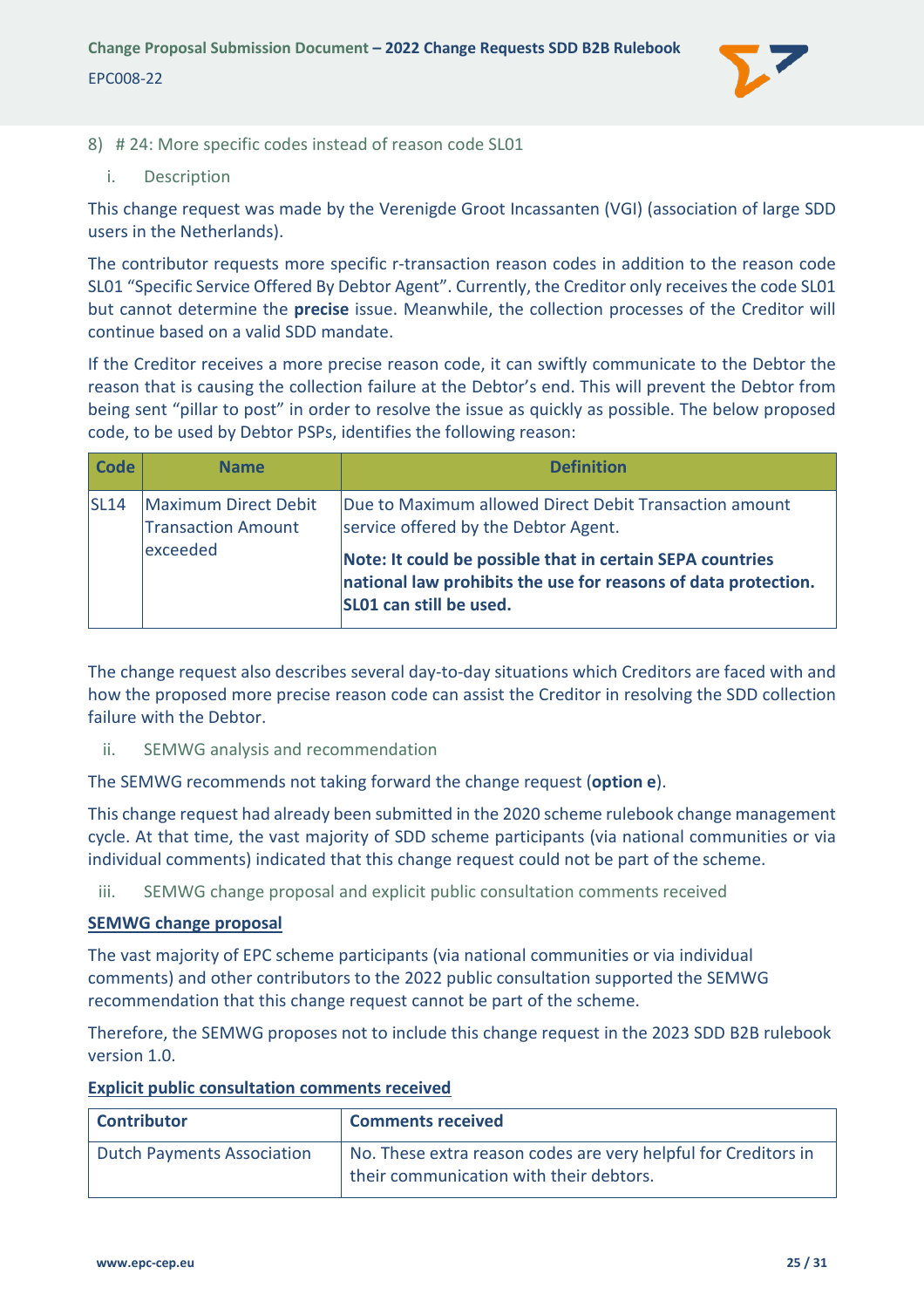

| <b>Contributor</b>                 | <b>Comments received</b>                                                                                                                                                                 |
|------------------------------------|------------------------------------------------------------------------------------------------------------------------------------------------------------------------------------------|
| <b>Italian Banking Association</b> | Yes. We do not believe there is a real need to provide such<br>detailed information, taking also into account the privacy<br>issues.                                                     |
| <b>Lloyds Banking Group</b>        | No. LBG supports this Change Request - provides additional<br>clarity/transparency within the reason codes.                                                                              |
|                                    | Where local jurisdictions allow, transparency should be<br>encouraged.                                                                                                                   |
| Satispay Europe SA                 | No. Additional reason codes would let creditors to provide<br>more accurate communication with their Debtors and to solve<br>more easily the underlying issue preventing the collection. |

<span id="page-25-0"></span>iv. SMB decision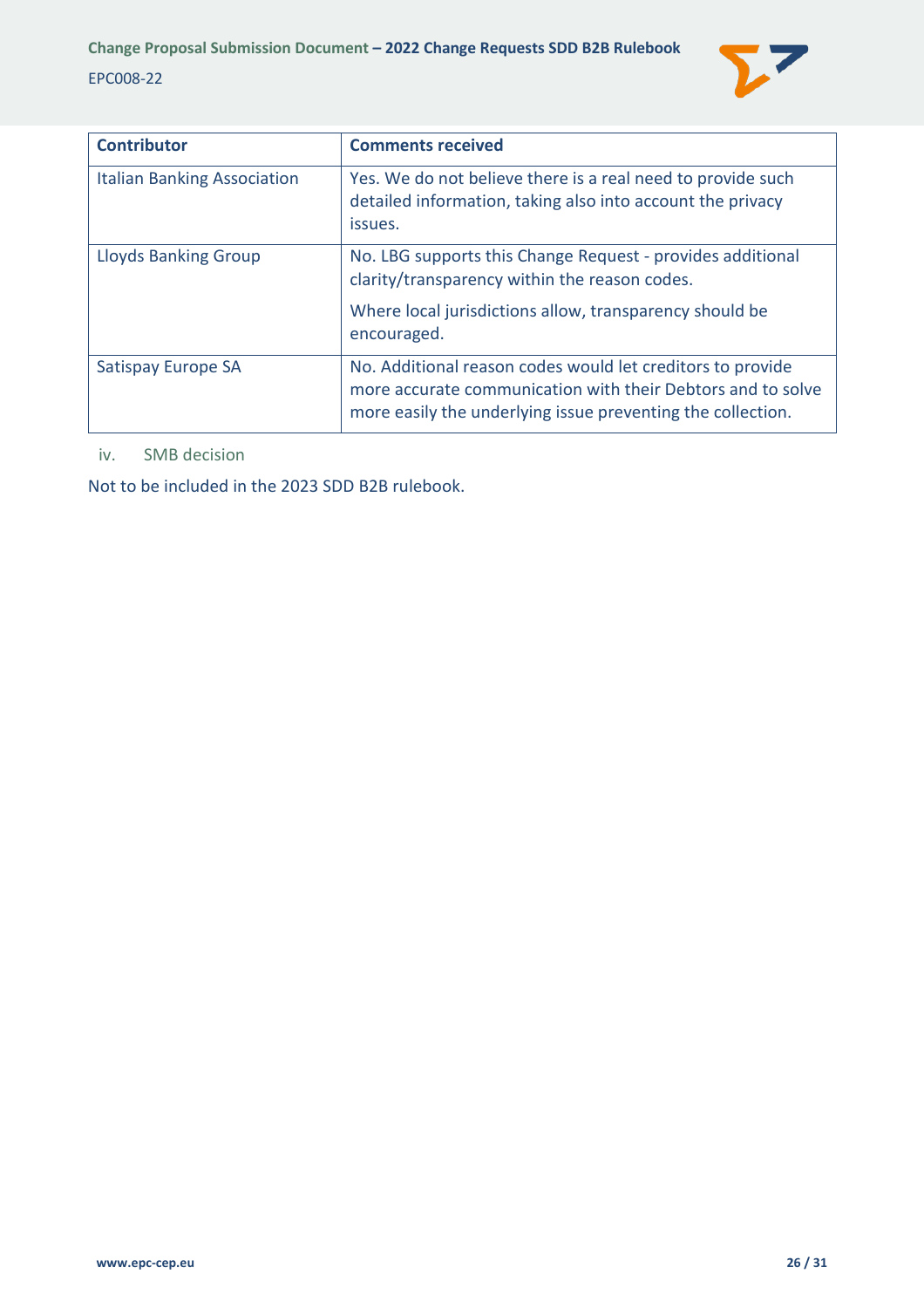

#### <span id="page-26-0"></span>9) # 25: Changes to the SEPA Payment Scheme Management Rules

<span id="page-26-1"></span>i. Description

This change request was made by the EPC.

Each SEPA payment scheme rulebook contains an Annex II covering the SEPA Payment Scheme Management Rules ('Internal Rules'). The Internal Rules contain among others the Scheme Management Board (SMB) composition rules.

The EPC suggests renaming the SMB into the PSMB (Payment Scheme Management Board) and the SEMWG into the PSEMWG (Payment Scheme Evolution and Maintenance Working Group), in light of the creation of new payment-related schemes managed by the EPC.

Furthermore, the PSMB would be composed of up to 22 (instead of 20) representatives of SEPA payment scheme participants, subject to reaching individually or on a consolidated basis 3.5% (instead of 5%) of the following composition criterion: the total volume of credit transfers and direct debits of all national communities included with the geographical scope of the payment schemes.

At least 1 seat would be reserved for Payment Institutions and 1 seat for Electronic Money Institutions (even if they fail to reach the 3.5% threshold) (instead of 1 common seat for Payment Institutions and Electronic Money Institutions).

A cap of 4 (instead of 3) seats per national community from the euro area and 1 (unchanged) seat per national community from outside the euro area would apply.

<span id="page-26-2"></span>ii. SEMWG analysis and recommendation

The SEMWG suggests incorporating the change request into the scheme (**option b**) entering into effect as of the entry-into-force date of the new composition of the PSMB scheduled **at the end of April 2023**.

<span id="page-26-3"></span>iii. SEMWG change proposal and explicit public consultation comments received

#### **SEMWG change proposal**

The vast majority of EPC scheme participants (via national communities or via individual comments) and other contributors to the 2022 public consultation supported the SEMWG recommendation that this change request can be part of the scheme.

Therefore, the SEMWG proposes to include this change request in the scheme **as of April 2023**.

#### **Explicit public consultation comments received**

| <b>Contributor</b>               | <b>Comments received</b>                                                                                                                                                                                                                                                                                                                                                                                                    |
|----------------------------------|-----------------------------------------------------------------------------------------------------------------------------------------------------------------------------------------------------------------------------------------------------------------------------------------------------------------------------------------------------------------------------------------------------------------------------|
| <b>French Banking Federation</b> | Yes. French Banking community is not against the proposed<br>amendment of the PSMB composition rules. Anyhow we<br>would like to stress that at some point in time all members of<br>the future PSMB (included Payment Institutions and Electronic<br>Money Institutions) should be submitted to the same rules<br>regarding the representation in term of seats on the basis of<br>the volume of SCT and SDD transactions. |
| National Westminster Bank Plc    | No. We agree with the renaming of the SMB to PSMB and that<br>it is composed of up to 22 representatives, subject to reaching<br>individually or on a consolidated basis 3.5% as outlined in the<br>proposal. We also would agree with at least 1 seat being                                                                                                                                                                |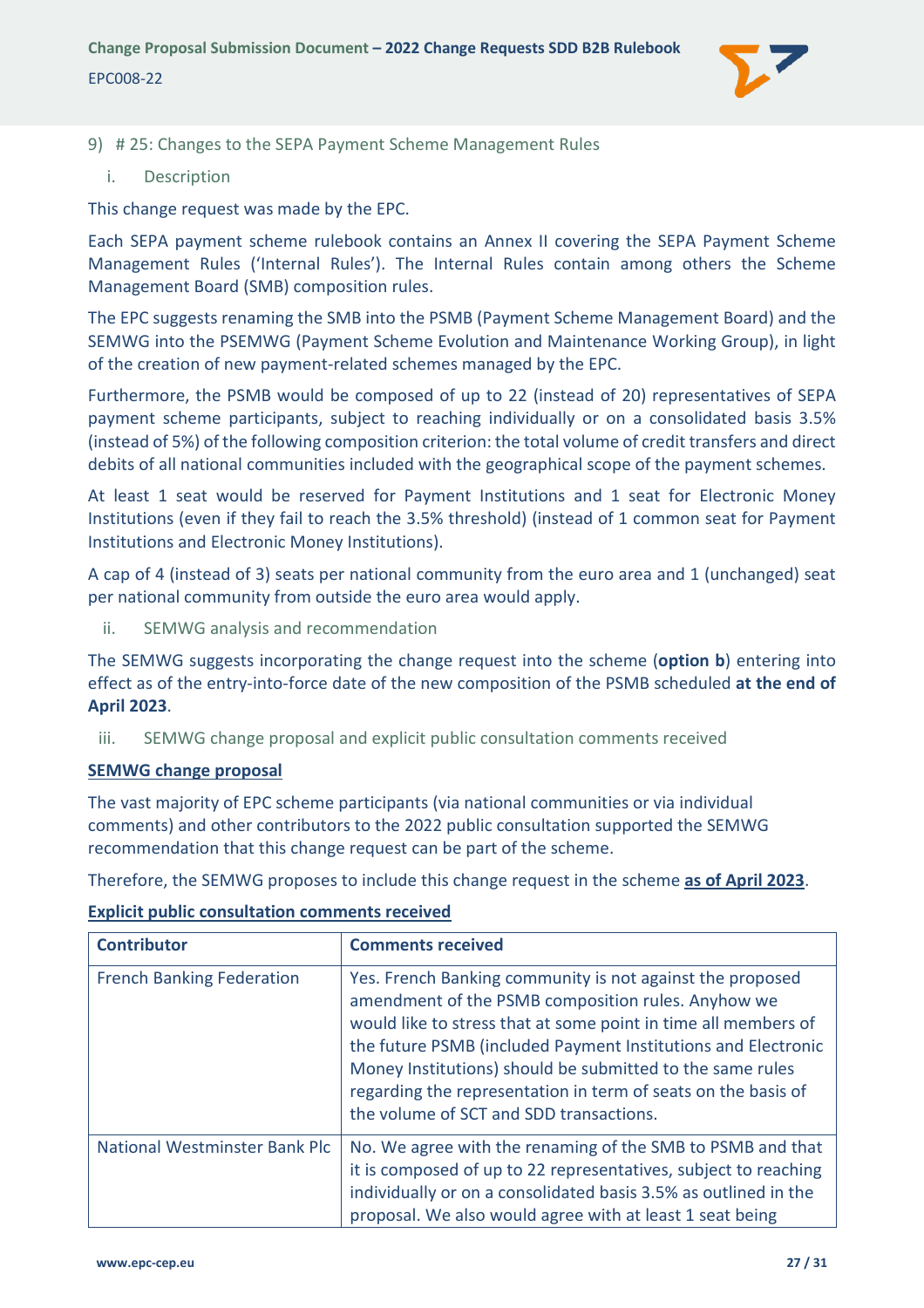

| <b>Contributor</b> | <b>Comments received</b>                                                                                                                                |
|--------------------|---------------------------------------------------------------------------------------------------------------------------------------------------------|
|                    | reserved for Payment Institutions and 1 seat for Electronic<br>Money Institutions.                                                                      |
|                    | We do not agree with increasing the cap to 4 seats per<br>National Community from the euro area. The rationale and<br>benefits have not been outlined.  |
|                    | We agree with the SEMWG being renamed to PSEMWG.                                                                                                        |
| Satispay Europe SA | Yes. The change would allow more diversification and<br>representation for new players such as Payment Institution<br>and Electronic Money Institution. |

#### <span id="page-27-0"></span>iv. SMB decision

Such decision is not within the remit of the SMB. The EPC Board has taken the following decision: for inclusion in the SDD B2B scheme as of April 2023.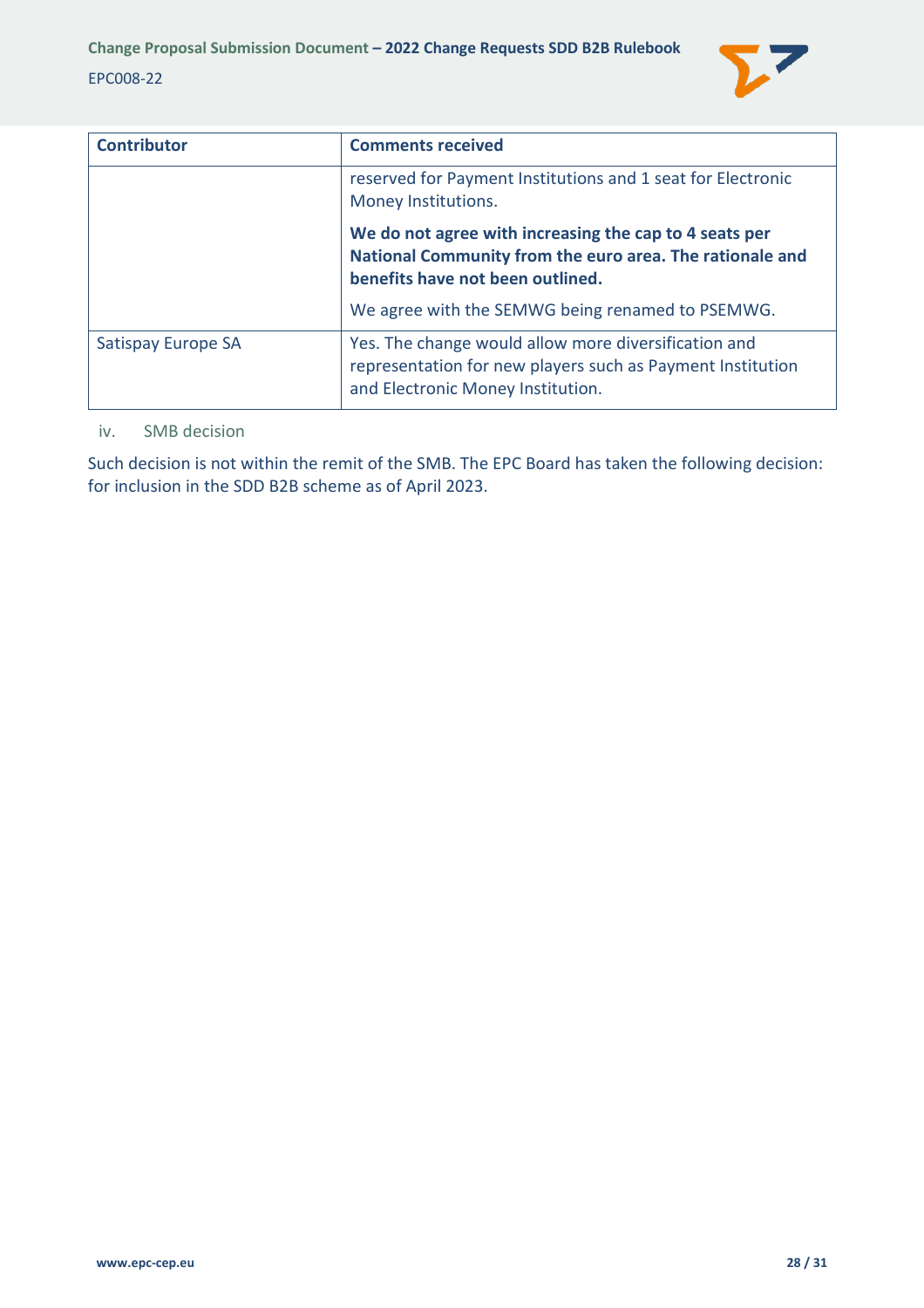

# <span id="page-28-0"></span>**5 Changes Pertaining to the Impact of the SEPA Regulation or any Other EU Legislation ("Regulatory Change Proposal Submission Document"[3](#page-28-1) )**

As the EPC is under the legal obligation to ensure compliance of the rulebooks with the SEPA Regulation or of any other EU legislation, proposed changes to the rulebooks under this section are not subject to a public consultation. They are included in this document for information.

#### **At the start of the public consultation**

No change item was identified that required a change to the rulebook due to a particular EU legislation.

#### **During or after the public consultation**

No new regulatory and payment scheme oversight matters were brought to the attention of the EPC.

<span id="page-28-1"></span><sup>&</sup>lt;sup>3</sup> This section 5 contains the so-called Regulatory Change Proposal Submission Document as referred to in Section 4.2.9 of the SEPA Payment Scheme Management Rules.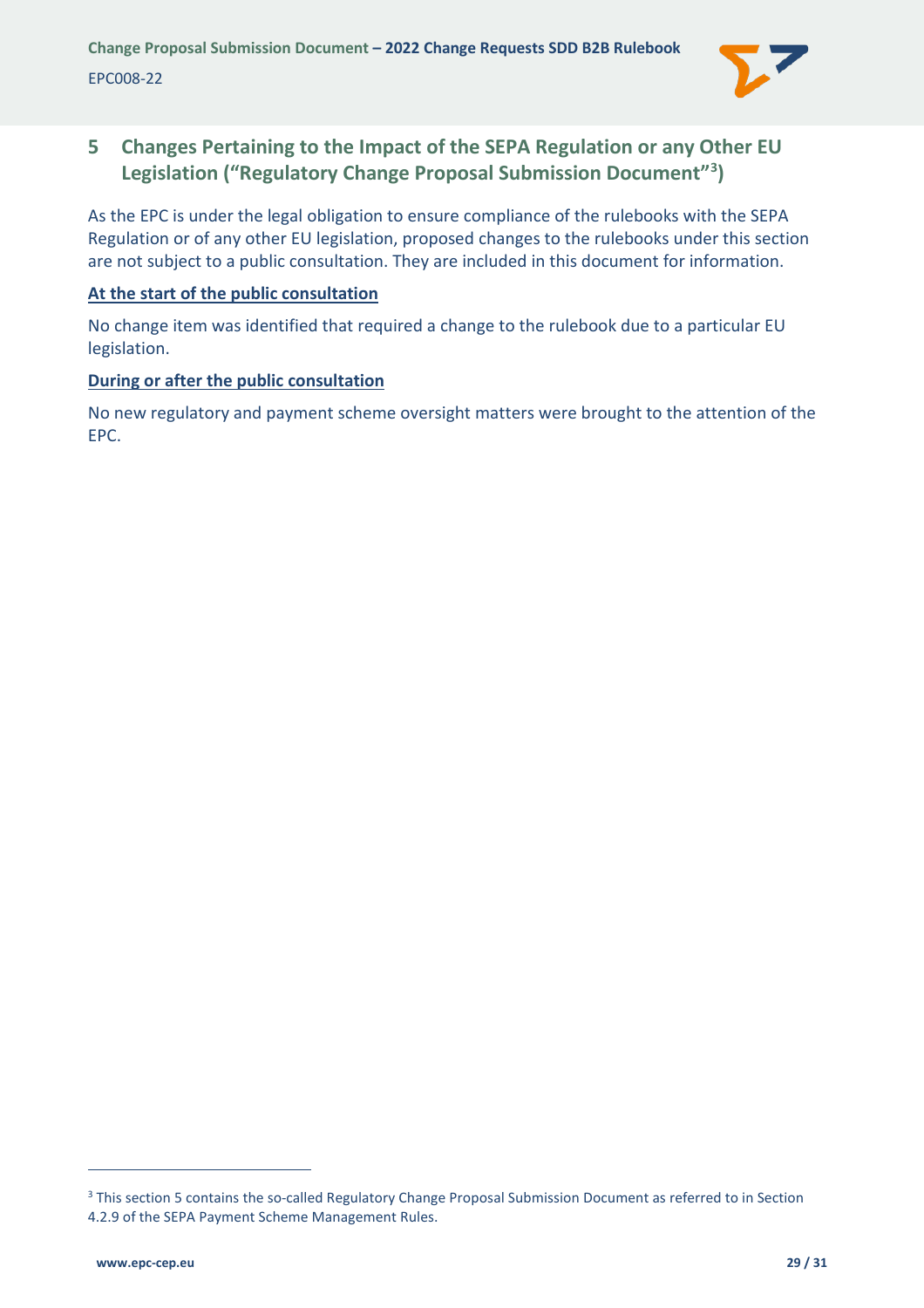

# <span id="page-29-0"></span>**6 Change Management Process in Respect of Minor Changes**

The SEMWG is required under the SEPA Payment Scheme Management Rules to publish a list of minor changes on the EPC website and to ensure that the list may be viewed by all stakeholders.

This obligation had been met by the publication of the SDD B2B Rulebook 2022 Change Request Public Consultation Document (EPC159-21) on 13 September 2021.

For this release management cycle, no minor changes had been raised at the start of or during the public consultation.